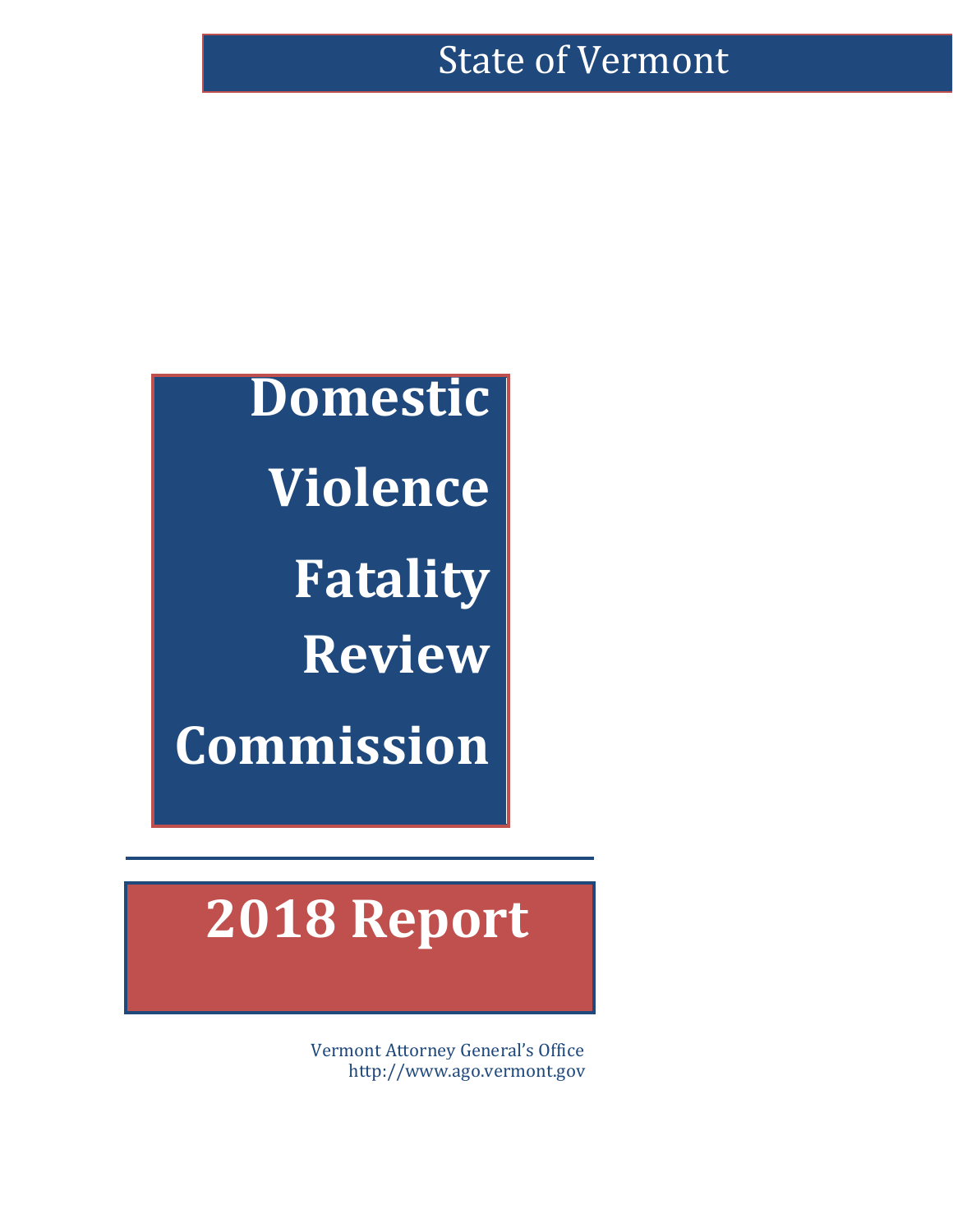# **TABLE OF CONTENTS**

**This project was supported by grant number: 2014-WF-AX-0043, awarded by the Office on Violence Against Women, Office of Justice Programs, U.S. Department of Justice.**

**Points of view in this document are those of the author(s) and do not necessarily represent the official position or policies of the U.S. Department of Justice.**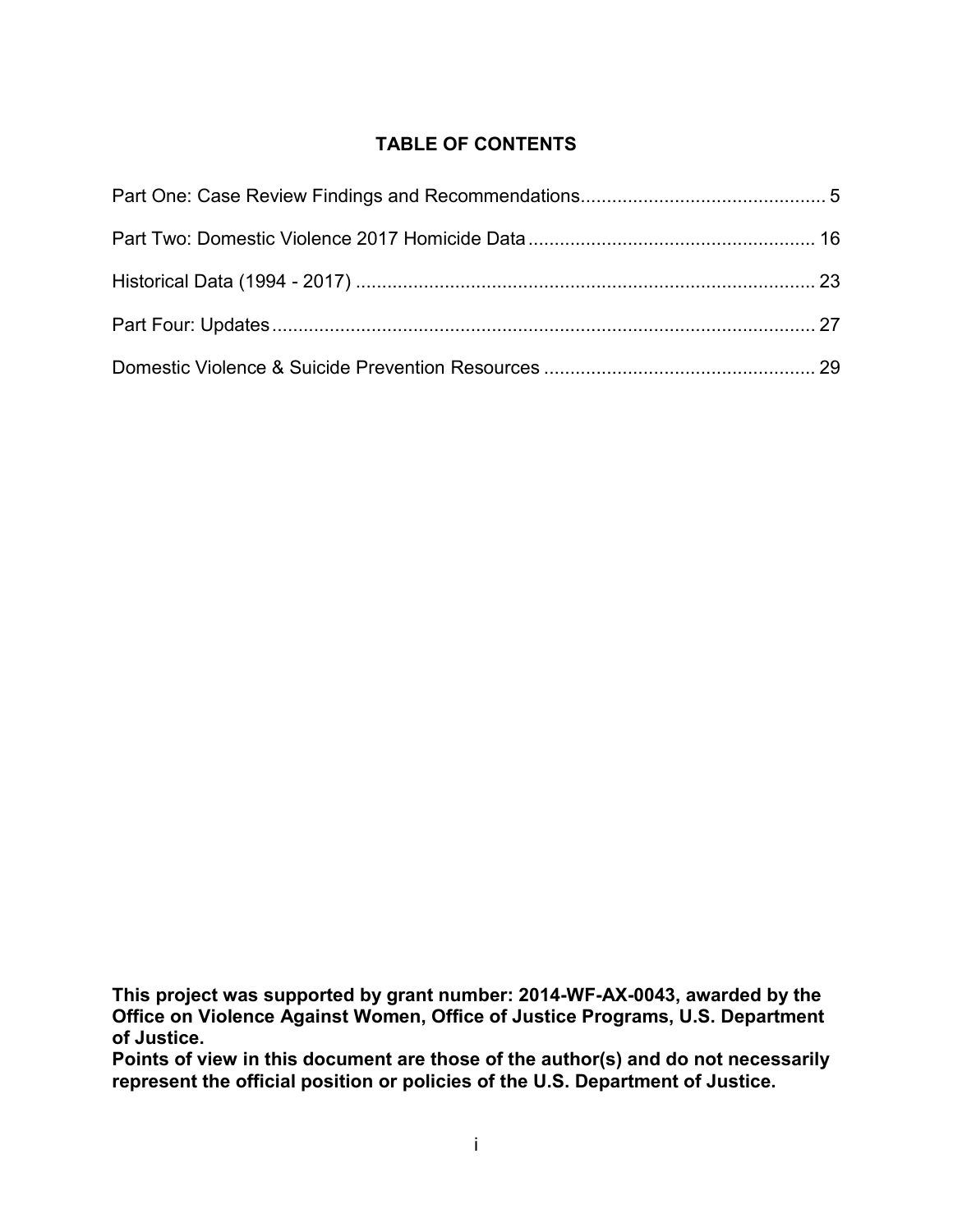#### **DEDICATION**

The Vermont Domestic Violence Fatality Review Commission dedicates this year's report to the families that share their stories with us. We admire your courage and hope to honor the memory of your loved one as we work to improve our system responses to domestic violence.

# **INTRODUCTION**

On May 2, 2002, then-Governor Howard Dean signed into law H.728, which created Vermont's Domestic Violence Fatality Review Commission ("Commission"). The purpose of the Commission is to collect data and conduct in-depth reviews of domestic violence-related fatalities in Vermont with the goal of making policy recommendations to prevent future tragedies. There are now over 40 states that have active multidisciplinary domestic violence fatality review teams across the country. The purpose of these review groups is to examine data and information so we can better understand why and how the fatalities occurred and what can be done to prevent future deaths.

Pursuant to 15 V.S.A. § 1140, the Commission operates under the auspices of the Office of Attorney General in consultation with the Vermont Council on Domestic Violence ("Council").

Under 15 V.S.A. § 1140, the purposes of the Commission are to:

- examine the trends and patterns of domestic violence-related fatalities in Vermont;
- identify barriers to safety, the strengths and weaknesses in communities related to domestic violence, and systemic responses to domestic violence;
- educate the public, service providers and policymakers about domestic violence fatalities and strategies for intervention and prevention; and
- recommend policies, practices and services that will encourage collaboration and reduce fatalities due to domestic violence.

This is the sixteenth Commission report. This report includes data regarding fatalities for 2017 and updates the Commission's statistical information from 1994-2017. In 2017-18, the Commission completed two in-depth case reviews and recommendations from those reviews are discussed in this report. Finally, the report provides relevant updates on the Commission's previous recommendations.

The Commission asks all Vermonters to review this report and provide us with comments and suggestions as we continue to study the trends and patterns of domestic violence- related fatalities.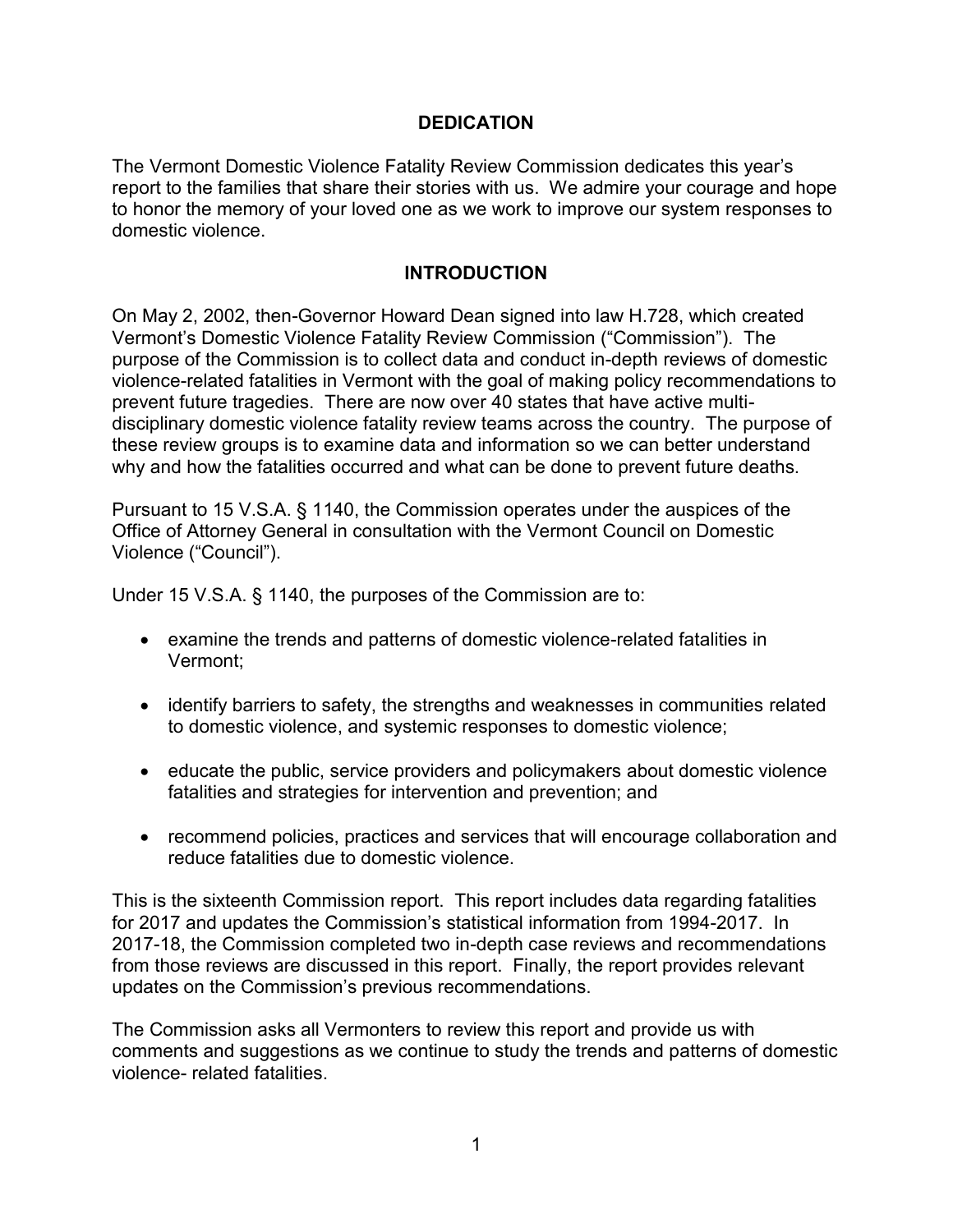# **EXECUTIVE SUMMARY OF COMMISSION DATA**

The Commission data indicates:

- Between 1994 and 2017, 50% of all Vermont homicides were domestic violencerelated.
	- $\circ$  55% of Vermont's adult domestic violence-related homicides were committed with firearms.
	- $\circ$  77% of the suicides associated with the homicides (i.e. murder/suicides) were committed with firearms.
	- o 80% of Vermont's domestic violence-related fatalities were committed by males.
	- $\circ$  53% of the decedents in domestic violence-related fatalities were female.
- Of the seventeen (17) homicides in Vermont in 2017, eleven (11) (65%) were domestic violence-related.
	- $\circ$  Of the eleven domestic violence-related homicides, three involved the use of a firearm.
	- $\circ$  Two responsible parties died by suicide, one by firearm and one by intentional overdose.
	- $\circ$  Of the eleven domestic violence-related homicides, six were intimate partners. Of those, three were current partners and three were recently separated. One had a relief from abuse order in effect at the time.
	- $\circ$  Of the eleven domestic violence-related homicides, ten occurred in the home.

# **SUMMARY OF COMMISSION'S ACTIVITIES IN 2017**

In 2017, the Commission issued its Annual Report. The report contained new statistical information and updated charts. It did not include recommendations. This year's report includes recommendations from both 2016 and 2017. As required by 15 V.S.A. § 1140, the Commission distributed its report to the General Assembly, the Governor, the Chief Justice of the Vermont Supreme Court, and the Vermont Council on Domestic Violence.

A List of our commissioners is available on the Vermont Attorney General's website and can be found here: [http://ago.vermont.gov/wp](http://ago.vermont.gov/wp-content/uploads/2018/05/2017-DVFRC-MEMBERS.pdf)[content/uploads/2018/05/2017-DVFRC-MEMBERS.pdf.](http://ago.vermont.gov/wp-content/uploads/2018/05/2017-DVFRC-MEMBERS.pdf) We welcomed new members: Tracy Shriver who replaced Deb Celis as the State's Attorneys representative, Captain Dan Trudeau and Victim Services Director Kate Brayton from the Vermont State Police,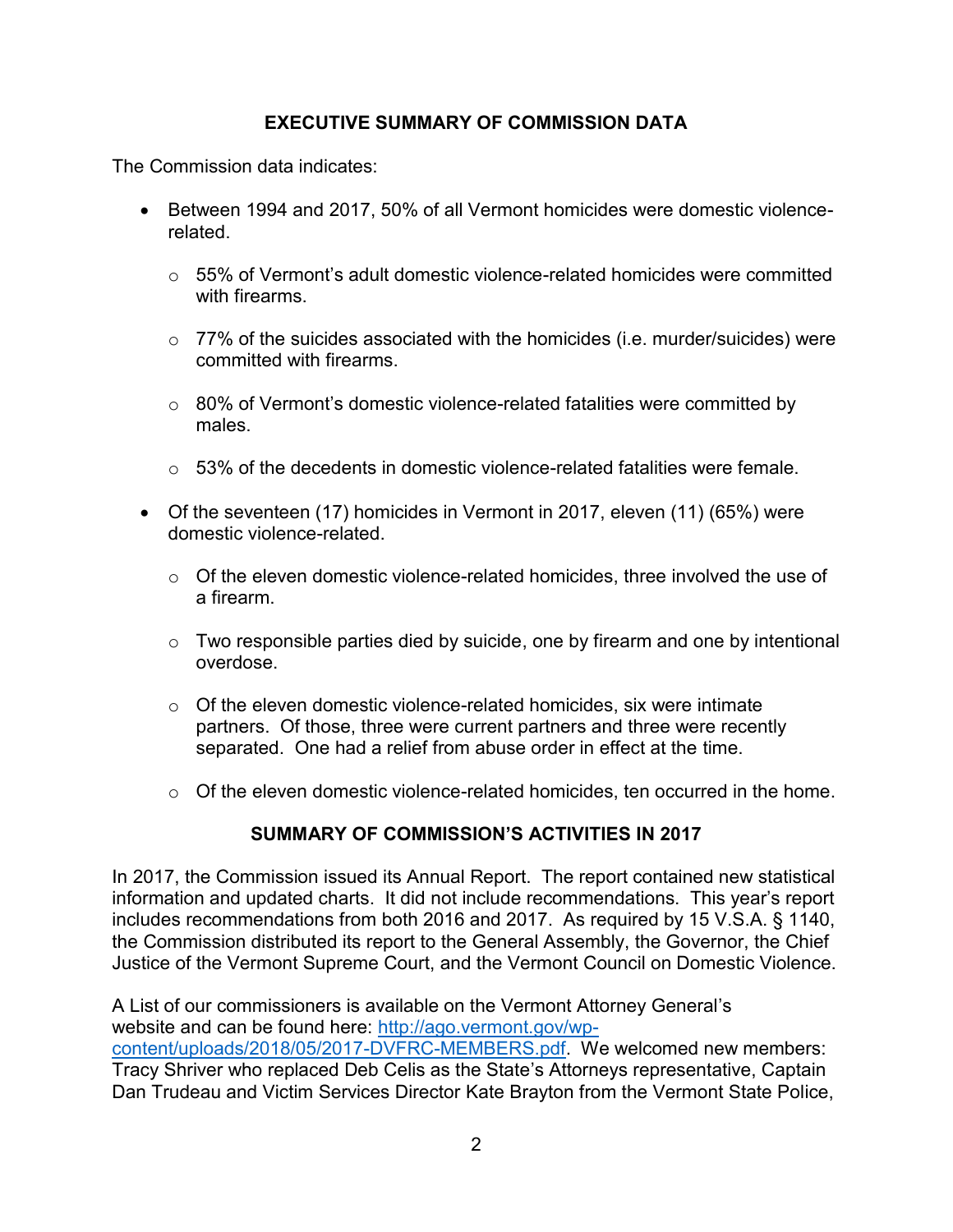and Melissa Deas who stepped in to fill what had been an empty spot for the Vermont Coalition of Domestic Violence Accountability Programs when funding was eliminated for the Coordinator position. We also gained a physician representative appointed by the governor, Dr. Mariah McNamara who replaced Dr. Gail Yanowich.

Over the course of 2018, long-term member Captain JP Sinclair from the Vermont State Police retired, and Sarah Robinson from the Vermont Network Against Domestic Violence and Sexual Assault stepped down and Auburn Watersong, Policy Director from the Network stepped in as their new representative. JP and Sarah have been amazing, insightful and dedicated members of our Commission and we wish to thank them for their many years of service.

For the first time, the Commission joined with the Vermont Child Fatality Review team to conduct a joint review. We wish to thank the specially appointed members for their willingness to participate in this process on top of their regular duties. Those specially appointed members are: Elizabeth Bundock, MD from the Medical Examiner's Office, Nancy Miller from the Department For Children and Families ("DCF"), Trevor Whipple, Chief, South Burlington Police Department, and Debby Haskins from the Center of Health and Learning.

During 2017 the Commission met bi-monthly, and the Chair of the Commission and the Coordinator of the Vermont Council of Domestic Violence met monthly to work on implementing past recommendations.

Pursuant to 15 V.S.A. § 1140, the purpose of the Commission includes identifying strengths and weaknesses in systemic responses to domestic violence and making recommendations that will encourage collaboration, intervention, and prevention. Below please find relevant data regarding the completed case reviews and the Commission's findings regarding strengths in the community and recommendations to improve the response to domestic violence.

# **SUMMARY OF THE 2017 CASE REVIEW PROCESS**

While the Commission reviews and discusses all domestic violence-related homicides every year, we also select one or two cases to review in depth from previous years. The case review process includes creating a timeline for the case, identifying lethality factors, reviewing all available documents, inviting witnesses to testify, taking testimony from witnesses before the Commission, and discussing at length what we learned from our review. The proceedings and records of the Commission are confidential to protect the privacy of surviving family members.

It is always our intent to learn as much as possible from direct sources in every case. We attempt to speak directly with police officers and others that were part of the systemic response, as well as family members of the victim and the responsible party. Thank you to all the family members, mental health professionals, advocates and attorneys who shared their experience and perspective with us this year. We hope that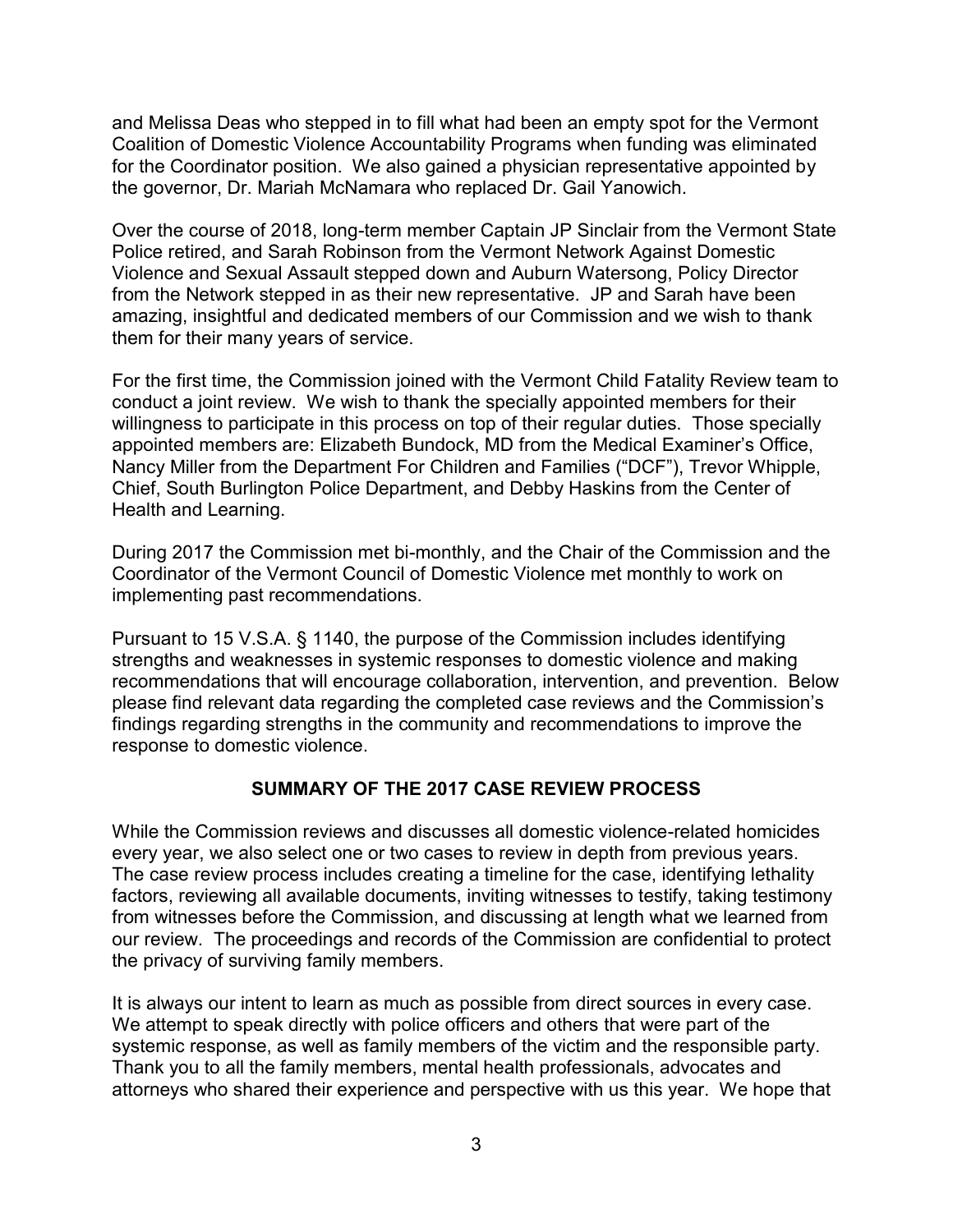we can use this report and our recommendations as a starting point to improve the systemic response and make further strides in our efforts to prevent domestic violence fatalities.

## **2017 CASE REVIEW INFORMATION**

In 2016/7 the Commission reviewed two cases. Both cases involved long term relationships in which the parties had children together. Both involved females who were living separately from the responsible party and had custody of their children. In both cases, the parties had recently separated and the responsible party was male. Both females had close, supportive families who did everything they could to help once they learned about the responsible parties' abusive behavior. In both cases, the responsible party took his own life after committing the murder.

In one case, the partners had been married for many years. The female sought police assistance, but there was no arrest. She obtained a relief from abuse order, but the judge granted the order only as to her, not the child. The decedent is a biological child of both. In the other case, the parties had lived together and had a young child in common. The decedent is the female ex-partner of the responsible party. The female did not make a police report, but was considering applying for a relief from abuse order when she was killed. She was concerned that her ex-partner was suicidal.

The following risk factors were identified by the Commission in these cases:

- 1. serious physical violence currently and in the past;
- 2. prior threats to kill in one case and prior threats with a firearm in the other;
- 3. recent separation; and
- 4. access to weapons.

# **STRENGTHS IN THE COMMUNITY**

As noted above, part of the Commission's statutory role is to identify strengths in addition to barriers in responses to domestic violence cases. During the review, the Commission identified the following positive strengths:

- Both females had very strong social support from her family.
- Both females were able to find resources in the community, in one case through medical providers and in the other through the court process.
- Local community agencies and the family services division of DCF provided exceptional support to one of the families when they became the primary caretaker for their deceased daughter's infant child.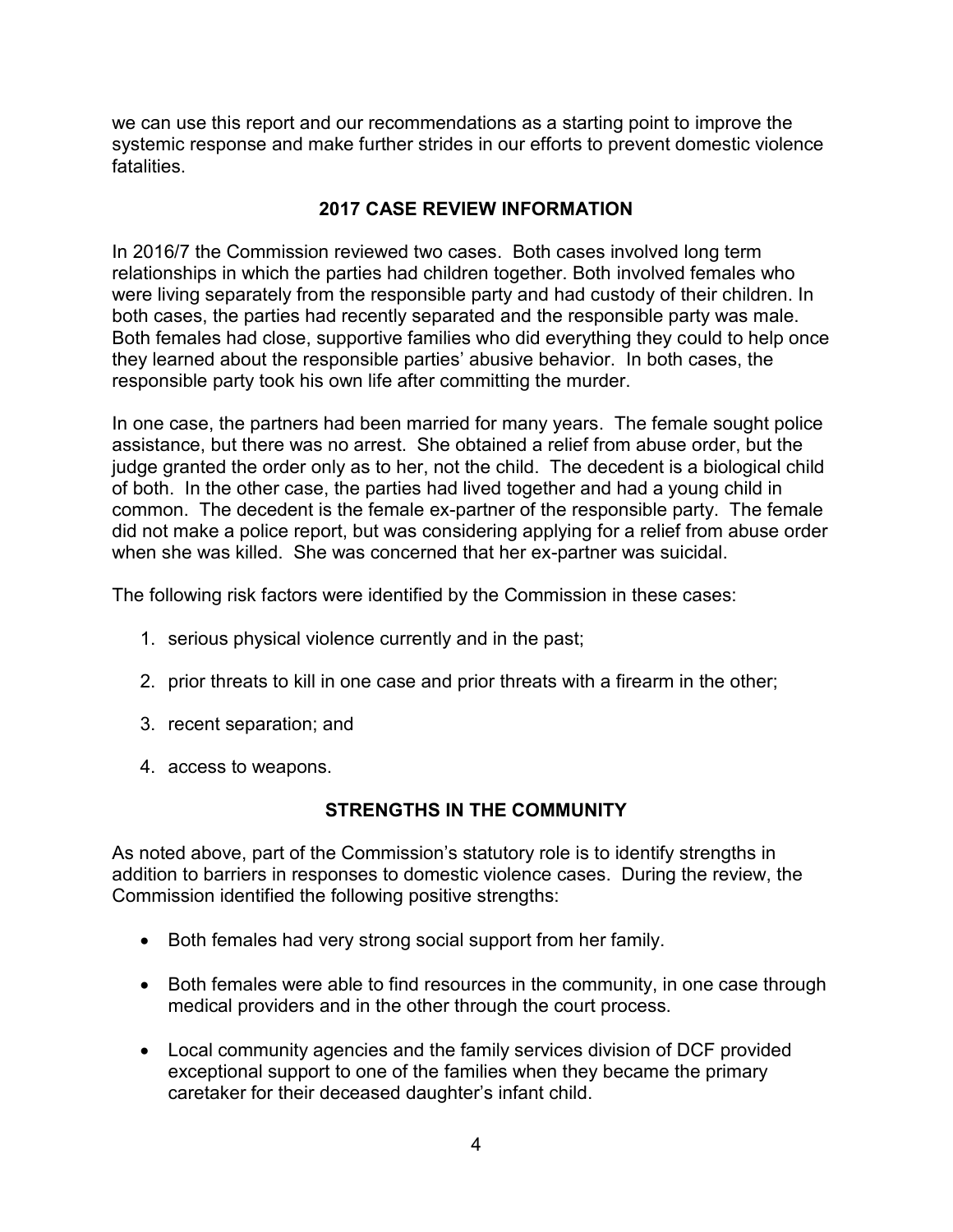## **PART ONE: CASE REVIEW FINDINGS AND RECOMMENDATIONS**

The Commission makes the following findings and recommendations related to our review. We identify relevant professions and agencies that may be able to incorporate our recommendations in their practices and protocols. We encourage these groups to give careful consideration to these recommendations and we welcome the opportunity to discuss our recommendations further.

In no way does the Commission intend to imply that any agency or policy is responsible directly or indirectly for any death. The goal of the Commission in making these recommendations is to increase the safety of all Vermonters. The findings and recommendations are not prioritized and are of equal importance.

# **A. Child Custody and Visitation in Domestic Violence Cases**

#### **1. Family Court and Probate Court**

One of the central issues in both case reviews is the need to properly address the needs of children in situations involving domestic violence. In one case, the child was quite young when her mother was murdered. Her family obtained guardianship through probate court. Luckily, the family received strong support from a community social worker and a DCF Family Services investigator who worked together to ensure that the child and the child's caregivers, who had just lost their daughter and were dealing with their own trauma, got the support they needed. The Commission wishes to commend them both for truly outstanding dedication and support.

However, the Commission is concerned that greater clarity is needed to ensure that children of a parent/guardian who has been murdered by the other parent/guardian may be seen as children in need of care and supervision (CHINS) by the court system. Currently there are two paths forward in these cases: guardianship through probate court or custody through family court. As mandated reporters, law enforcement have twenty-four hours to notify the Family Services Division of DCF. However, the Commission believes notification should take place as soon as possible in cases of a domestic violence-related homicide or near homicide. Even if there are appropriate family members to care for the child, DCF will conduct the necessary checks to ensure that the child is in a safe environment and safety plan with the caregivers. In one case review, the whereabouts of the responsible party was unknown. While police were diligently investigating and most likely would have arrested him immediately if he showed up demanding his child, this possibility must always be addressed once the children are no longer in the presence of law enforcement.

In some cases, guardianship proceedings through probate court and custody through family court may both be options. If the caregiver can provide a stable and safe home for the child, probate court may be an appropriate avenue. The downside to this path is that currently probate court lacks the ability to do any independent investigation. Probate court lacks access to criminal histories, police reports, DCF reports, and filings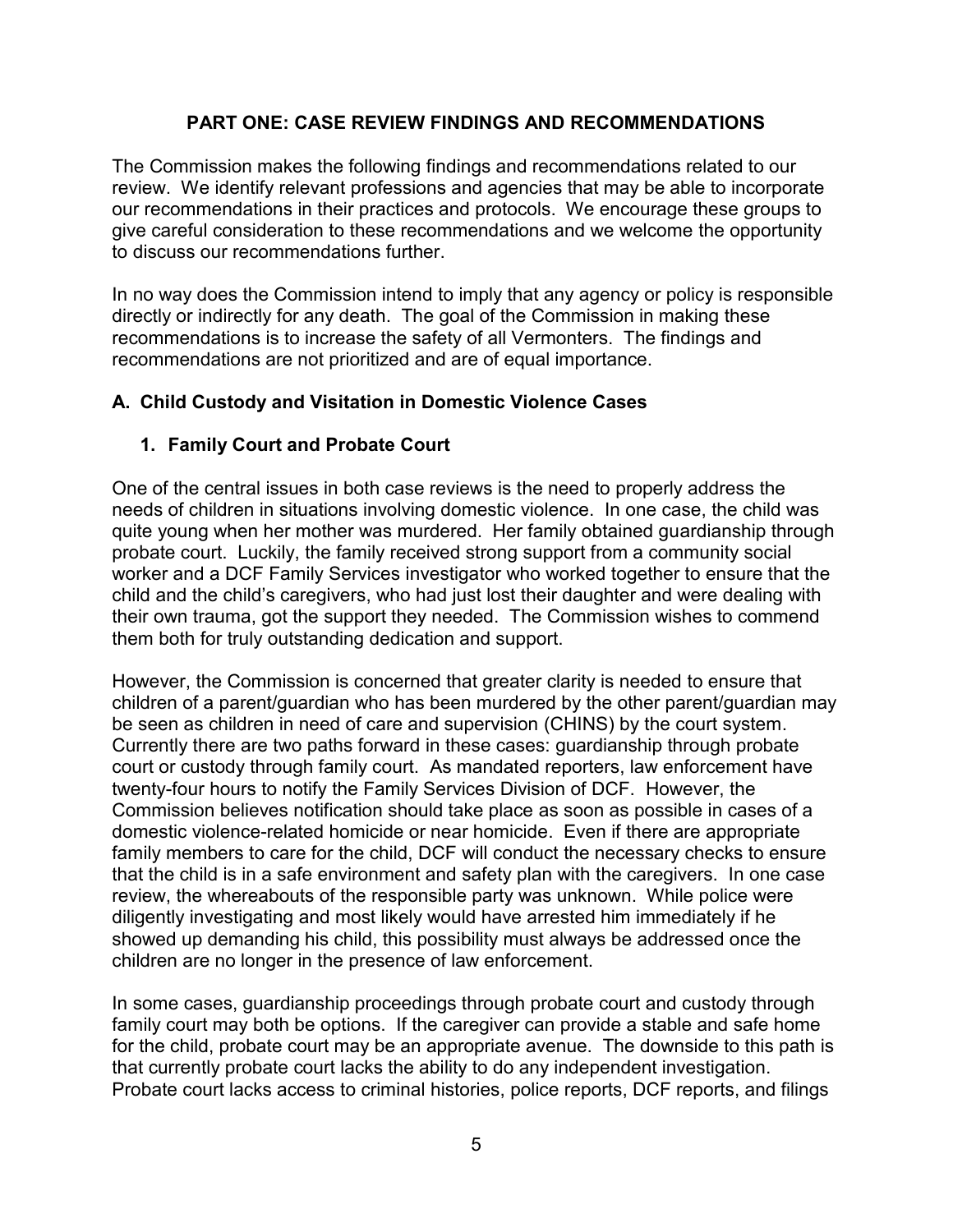in other courts that might prove useful if the guardianship is ever contested, for example, if family members of the responsible party choose to get involved. Probate court also does not have the capacity to address emergency situations and families may experience additional stress from the period of time spent waiting for the court's decision. Guardianship through probate court also lacks permanency for the child. If the guardian decides that the arrangement is no longer working, the guardian can ask probate court to allow the guardian to withdraw, and the child may suffer from the lack of a stable home.

Family court may also be the best option. The caregiver may experience stress from having less control over the child's placement, however, trained DCF workers can assure families that placement with a caregiver-relative who the child knows well and who can offer a stable and safe home is the preferable course of action. Moreover, this path allows the caregiver to pursue adoption which provides permanency for the child. Should the responsible party's family assert an interest in visitation/custody, a skilled DCF Family Services worker can act as a buffer in the arrangements. DCF is also able to help safety plan, help with financial concerns, counselling referrals and offers expertise in dealing with trauma. Family court also has access to court records and other information that probate court currently does not.

There seems to be confusion within the systems between the family court process and the probate court. The child welfare system response directs cases through a CHINS process because there is a foster care reimbursement and the opportunity for an adoption subsidy to meet any special needs. These cases are high risk from a permanency point of view and have a high likelihood of adoption. There is also an ongoing need for decisionmakers from both systems to collaborate on how both processes can work together to improve outcomes for children and their caregivers.

# **2. Supervised Visitation**

The Commission looked closely at the process for supervised visitation when a supervised visitation center in not involved. The victim in the reviewed case sought a relief from abuse order on behalf of her and her children. The court granted a temporary order that permitted defendant to call plaintiff's home to speak with the children and indicated that parent-child contact/custody issues would be addressed at the final hearing. The final hearing was continued for approximately a month, and while this was pending, a family member was asked to supervise visitation. The court set up a custody sharing arrangement with one child and the older child had visitation at the child's discretion. That older child elected not to have any visitation. The younger child was not given any discretion in whether to have visitation with defendant. The court never asked the family member who supervised visitation about the status. Despite the allegations of abuse toward the younger child, the final order was granted with respect to the mother only. The final order permitted contact with the plaintiff by email to arrange parent/child contact and indicated the exchange should take place "at school or other mutually agreeable place." At that point, visitation with the children became unsupervised.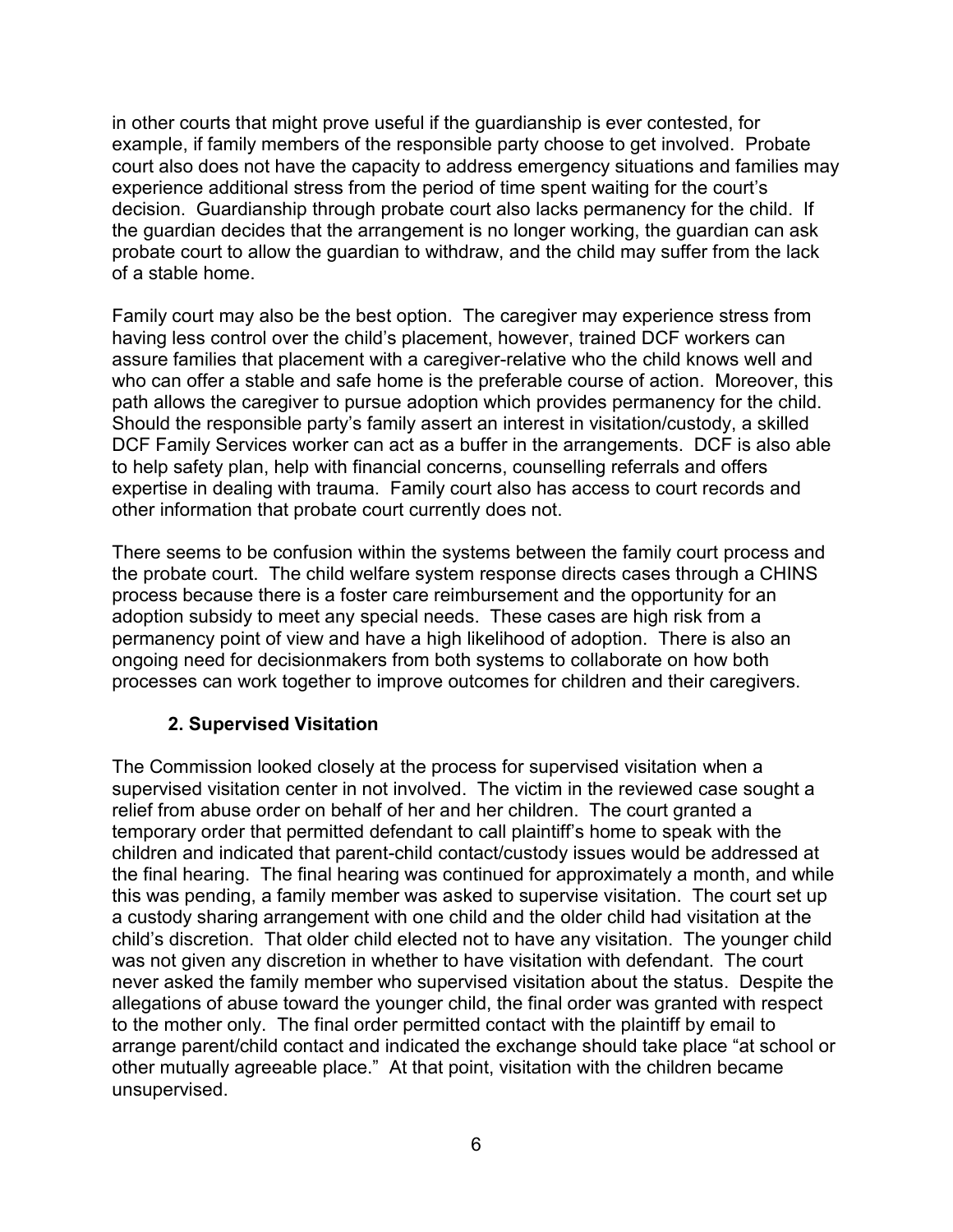Although the court and the parties agreed on a family member to supervise visitation before the final hearing, the family member received no information about the role or the court's expectations. While that family member was amenable to the arrangement, the lack of guidance was difficult. The lack of an opportunity to report to the court about the status of the visits made it difficult to express any concerns.

This was not an isolated occurrence, family members are often tapped to be supervisors and they are given no formal guidance or support in that role. In cases involving domestic violence, the commission does not believe it is best practice to appoint a family member to supervise visitation, but understands that often there is no other choice available. While Vermont has excellent supervised visitation centers in some communities, they are not an option in some cases. Courts often have no other option than to appoint a family member or friend and face a difficult task in creating orders that provide appropriate supervision and safety in those circumstances.

The Commission recommends that the judiciary work with child advocacy specialists and domestic violence experts to develop basic guidelines for supervised visitation in domestic violence cases. Even if a supervised visitation center is not involved, the Coalition for Supervised Visitation Centers in Vermont provides valuable resources and guidelines. There are also resources available from the National Council of Family and Juvenile Court Judges, for example [http://www.ncjfcj.org/resource](http://www.ncjfcj.org/resource-library/publications/judicial-guide-child-safety-custody-cases)[library/publications/judicial-guide-child-safety-custody-cases](http://www.ncjfcj.org/resource-library/publications/judicial-guide-child-safety-custody-cases)

We recommend that the judiciary, in partnership with these resources, develop guidelines to create a case-specific contract in each proceeding that all parties and the supervisor must agree to before supervision begins. The contract should outline the court's expectations, be very specific, and include periodic compliance review. Before any decision is made to alter or discontinue supervision, the court should solicit feedback from the supervisor and the child if the child is of an appropriate age to do so.

# **3. School Notification Process in Abuse Prevention Orders**

The Commission discussed the process when the plaintiff chooses to notify his/her child's school if the child is included in the abuse prevention order or if child custody arrangements are taking place at the school as part of the order. When the victim chooses to notify the school, the Commission wondered if there was a safe way for the judiciary to collect this information and assist the plaintiff with notification by providing a copy to the school. We identified many reasons why this might be difficult. In some cases the plaintiff may wish to keep the school that the child attends confidential from the defendant for safety reasons, and the location of the school should not be in the order. We also realize that asking the court to provide this service is adding to the workload of staff who are already stretched thin. We also identified privacy concerns that might occur if the information, for instance, was emailed to the school. A notification process, if not handled well, could take agency away from the plaintiff and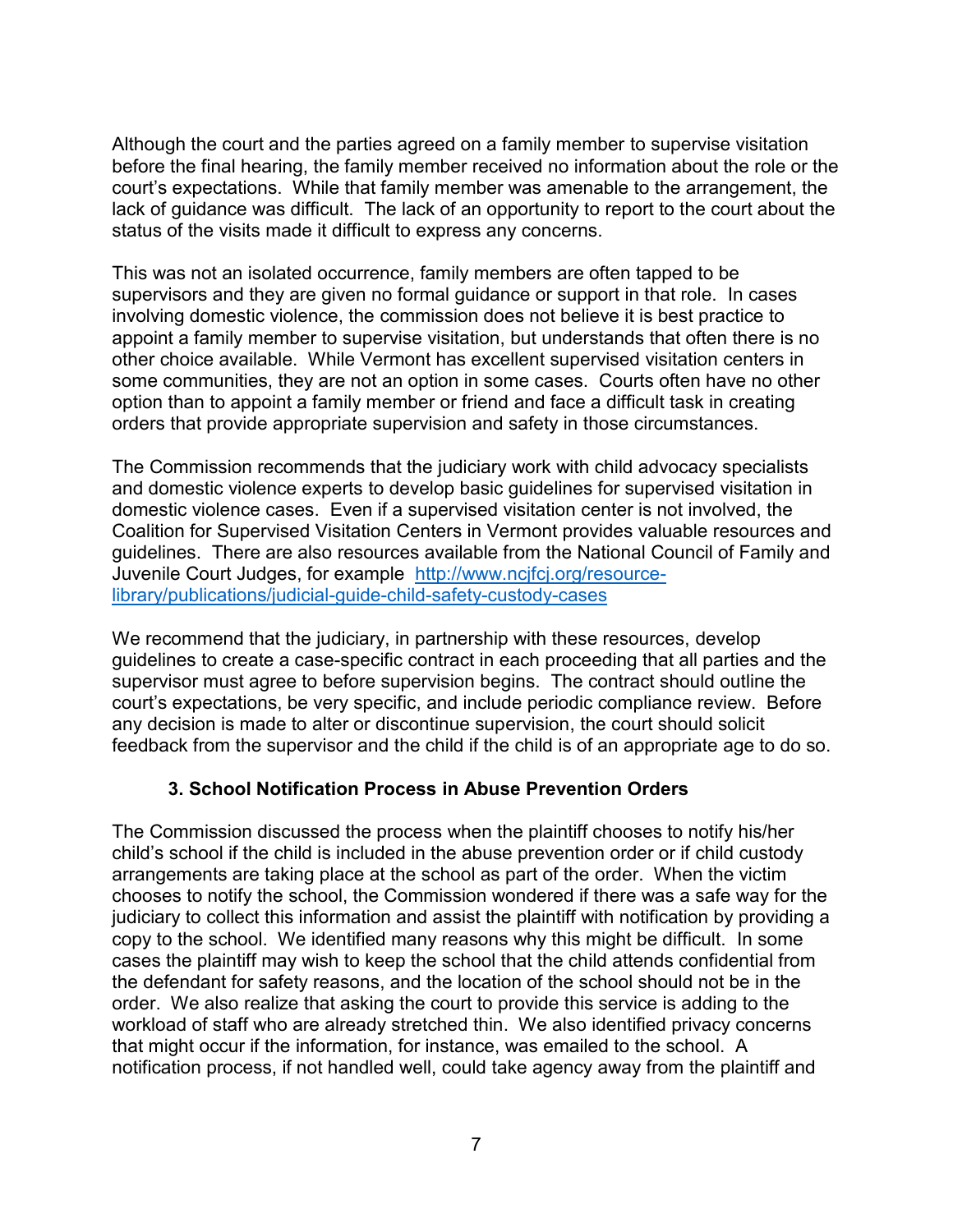cause greater harm. However, we do think that a notification process that supports the plaintiff and the child, when it is requested as part of the order, would be helpful.

Past practice has been to require the plaintiff to think about and take full responsibility for notifying the school about the order and providing a copy. Any changes to the order require the plaintiff to repeat the process. Often this does not happen. In some cases, the plaintiff is unsure who to contact, overwhelmed with other economic or criminal justice issues as a result of the abuse, or does not have a copy of the required documentation. The Commission recommends that the judiciary work with advocates to create a protocol to support the plaintiff when she/he wishes to provide notification to a school. Advocates should advise plaintiffs of the protocol and be familiar with the resources that school guidance counsellors can provide to support the student. The school guidance counsellor can be a great resource for a child who is experiencing trauma associated with domestic violence in the home and needs support. Communities can work together to increase the opportunity to provide confidential support for a child who may not have any other outlet to discuss the impact that the order is having on him or her.

#### **Law Enforcement Recommendations**

- Law enforcement provide notification to DCF Family Services division as soon as possible in homicides or near homicides involving intimate partner domestic violence when the victim and/or perpetrator have custody of their children and there is no other uninvolved parent/guardian.
- Law enforcement should develop a protocol to notify family court if the supervisor reports a violation of the court's order regarding supervised visitation in domestic violence cases even in cases where criminal charges are not filed.
- Law enforcement agencies work with family court to support plaintiffs who request assistance with notifying schools about relief from abuse orders, including creating a process to notify the court promptly of any violation of child visitation/custody orders in domestic violence cases.

#### **DCF Recommendation**

Work with probate and family courts to develop informational brochures for all caregivers to explain guardianship and custody and what services and support may be available to families.

#### **Judiciary Recommendations**

• The judiciary develop a method to share information with probate court about other pending cases and criminal and family court history.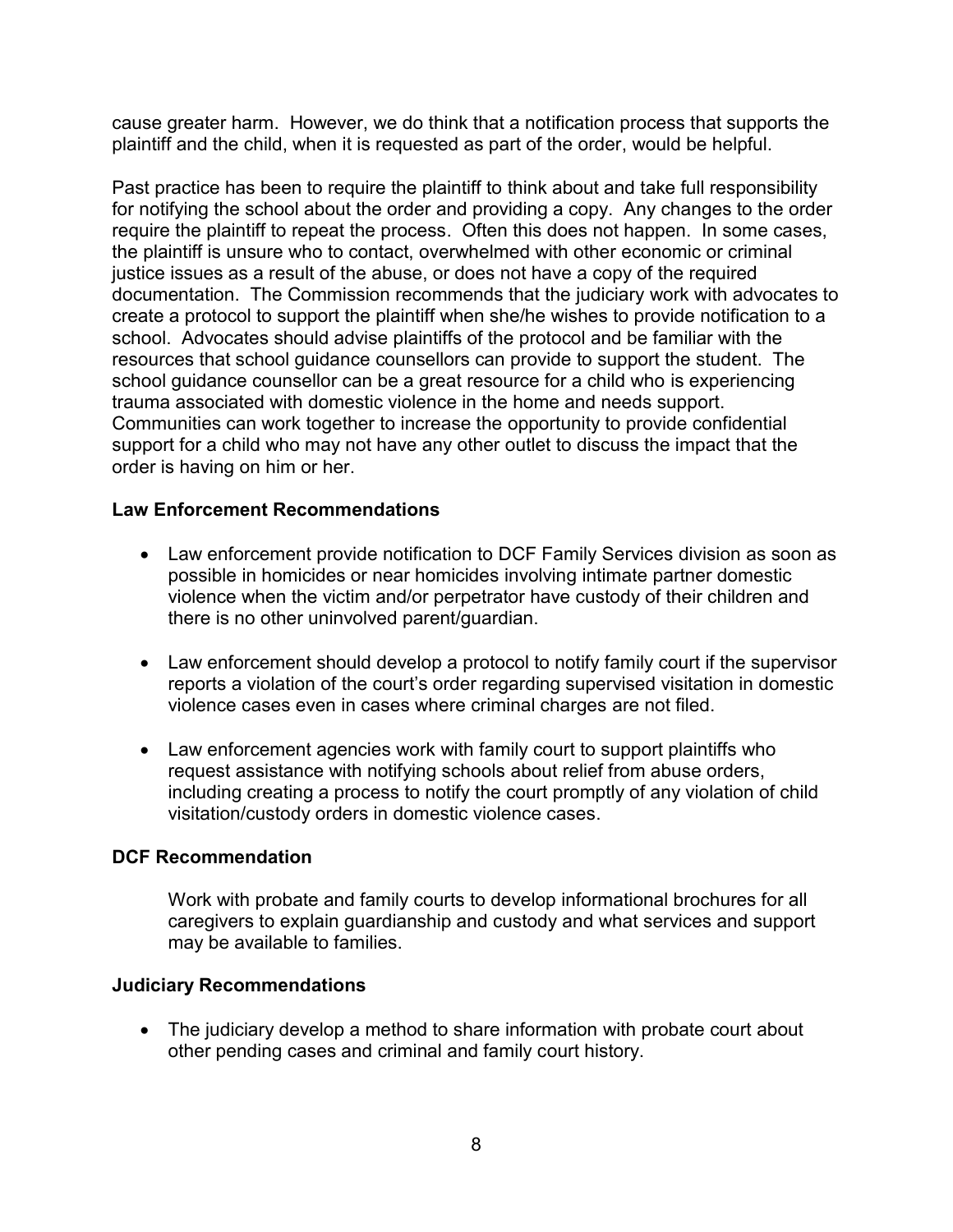- Family and Probate courts distribute informational brochures prepared by DCF-Family Services to all caregivers when a guardianship or custody order is filed and provide a link to this information online on their website.
- The judiciary work with child advocacy specialists to create guidelines for supervised visitation in domestic violence cases when a supervised visitation center is not involved.
- The judiciary develop a template form that can be used to create a specific and detailed contract of expectations that will be signed by the parties and the appointed supervisor in domestic violence cases before visitation begins.
- The judiciary receive education on when the use of family members to provide supervised visitation may not be appropriate in domestic violence cases.
- The judiciary should develop a system for compliance review of supervised visitation in domestic violence cases. The system should solicit feedback from supervisors and age-appropriate children when changing or eliminating supervised visitation even in cases in which the parties are stipulating to the new terms.
- The judiciary work with domestic violence advocates, schools, and law enforcement to develop a protocol and process to support plaintiffs who wish to have a school notified about a relief from abuse order.

#### **B. Improving Vermont's Response to the Intersection of Domestic Violence and Mental Health**

While there is some overlap in mental health and domestic abuse, the overlap is not complete. The Commission recommends that Vermont craft a consistent statewide message to improve the connections between service providers and reduce stigma. The intersection between domestic violence and mental health must be examined at the leadership level. As a state, we have yet to intently focus on this intersection. The Commission recommends that the Agency of Human Services (AHS) convene a statewide work group of leaders including representatives from Department of Mental Health (DMH, Department of Health, Department for Children and Families, law enforcement, Vermont Council on Domestic Violence and the Vermont Network to begin this important work. We hope this leadership group will consider an assessment of existing curriculum in undergraduate and graduate programs for social workers, health care professionals and mental health professionals regarding how the dynamics of domestic violence are incorporated into their educational programs.

Over the past year, the Commission looked closely at what community resources are currently available to families who have a loved one who is perpetrating domestic violence. Families are often in the best position to recognize when a loved one who is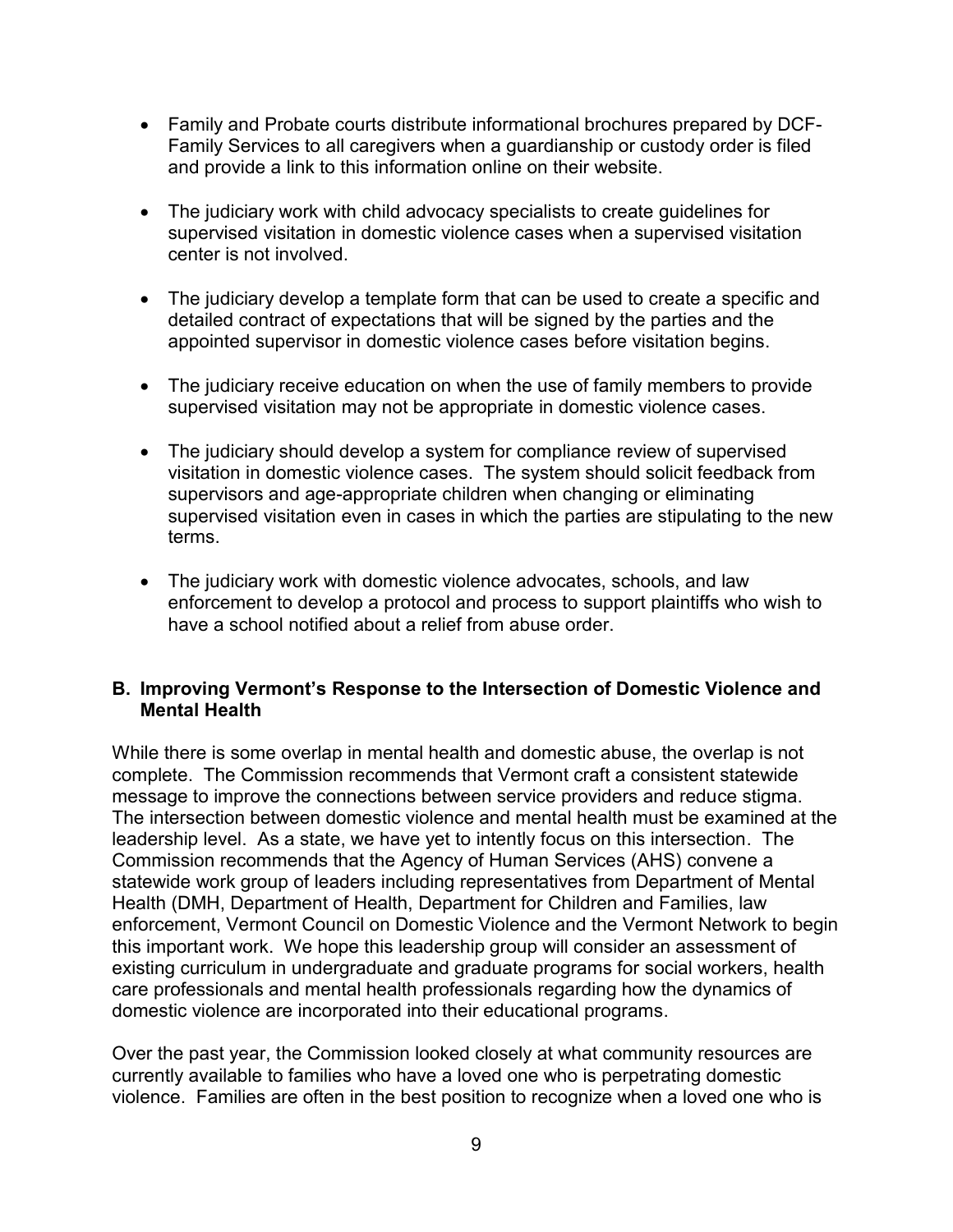perpetrating domestic violence is considering harm. In one case, the Commission noted that the responsible party's parents were aware that he had threatened the victim with a firearm. They had firearms in their home and were aware that the responsible party was in possession of firearms. The victim was concerned that the responsible party was suicidal. In the other case, the responsible party had taken several steps to get his affairs in order and had contacted family members for assistance with this.

The Commission was unable to verify if either family recognized warning signs and tried to get help. However, even when families try to get help, the process can be difficult. Resources vary from county to county. Families may hesitate to contact professionals because they fear criminal prosecution of their loved one. They may not realize that a perpetrator of domestic violence who is considering harming himself may also pose a significant risk of harm to his family. In our 2016 report, we discussed the prevalence of suicide in Vermont and the increased risk of suicide for persons who have experienced domestic violence.

The mental health subcommittee of the Commission spent time learning about what resources are currently available in Vermont. Vermont has a mental health crisis line. The caller defines the crisis. First Call, Chittenden County's mobile crisis unit, uses a continuum of care model that starts with the lowest level of intervention, such as community support and referrals.

About half of the calls they receive are made on behalf of another person. First Call can offer community support and safety planning to a third party caller. If a person in need is reluctant or unwilling to engage in mental health services, mental health clinicians are able to initiate a "cold call" and reach out to the person. If warranted, the clinician may come to the home and try to do an assessment. The clinician may only enter the home if invited in by a third party caller who has authority to grant access. Screening would include questions related to concerns about violence, suicide and firearm access. If the person being screened doesn't show up for an appointment or stops answering his/her phone, the clinician can call the police to do a welfare check. There is a program available to family members of a child up to age 24 even if the child is not interested in treatment. <http://centerpointservices.org/our-services/family-support>

Clinicians for First Call mobile crisis unit carry gun locks. Locks are available from community mental health clinics and at other locations, like town clerks' offices and some libraries. Some police departments have the capacity to store firearms for a limited period of time, but federally licensed firearm dealers are in a better position to store firearms long term. While gun or trigger locks may provide some level of deterrence, removal of the firearm entirely is a better alternative. The Commission recommends that all mental health and health care providers are familiar with the process for storing firearms in their community and the legal methods for removing firearms in dangerous situations such as relief from abuse and extreme risk protection orders.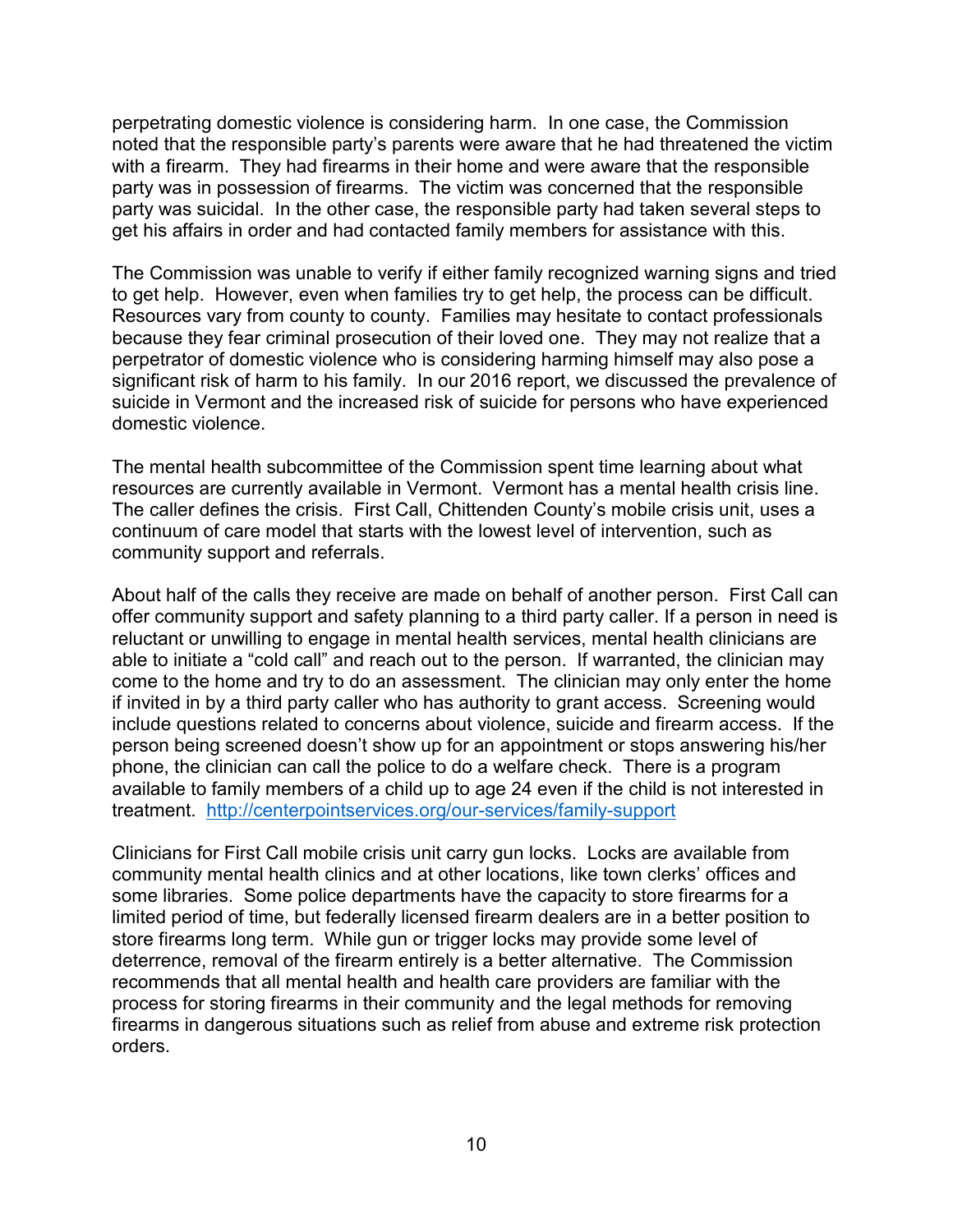We reviewed a standard crisis assessment form. The subcommittee noted that there are no questions that ask directly about domestic violence concerns. In the risk assessment, there is a question about homicidal ideation. The form asks for legal history and relevant family history and if law enforcement was involved in the situation. The last section on "issues that apply" asks about homicide, family conflict, concerns about sexual behavior, incarceration and legal issues/history. The Commission believes that the standard intake forms used should be revised to provide universal domestic violence screening and to align with other screening efforts in the state, such as Healthy Moms, Happy Babies and the Blueprint Women's Health Initiative.

There is a free online training program on Counselling on Access to Legal Means (CALM) and other clinical interventions that may be useful for clinicians to complete such as Collaborative Assessment and Management of Suicidality (CAMS). We recommend that all health care providers be required to complete evidence-based online training such as these. The statewide work group is encouraged to explore a system of accountability to promote these best practices.

The Commission also looked at the challenges posed when the victim has mental health issues that may make it difficult for him or her to get help. In some cases, the victim may have repeatedly contacted police with complaints that stem from his/her illness and as a consequence police are uncertain how to respond. The victim may fear that she is less likely to be believed because of her mental illness and the responsible party may have reinforced this fear. In some cases, the responsible party may have convinced authorities that her complaints are unwarranted and a symptom of mental illness. Family members may be confused as well, as mental illness may prevent them from recognizing that a loved one is experiencing domestic violence. The Commission recommends that all mental health agencies designate a person to serve on their local county Domestic and Sexual Violence task force and ensure their providers are familiar with local domestic violence advocacy programming and local Domestic Violence Accountability Programs.

Like mental illness, domestic violence has a stigma attached to it. We are often reluctant to speak openly about it. By encouraging our community to speak more openly about both, we may encourage those who are experiencing domestic violence to speak up. Mental health and health care professionals are critical resources who can open this conversation by asking about domestic violence in routine screening.

#### **Agency of Human Services**

• Convene a statewide leadership group from the Agency of Human Services, to include the AHS Domestic Violence Steering Committee, Department of Mental Health (DMH), Department of Children and Families, Department of Health, Vermont Council on Domestic Violence, the Vermont Network, law enforcement, emergency medical technicians and dispatcher services to begin developing a consistent approach to the intersection of domestic violence and mental health.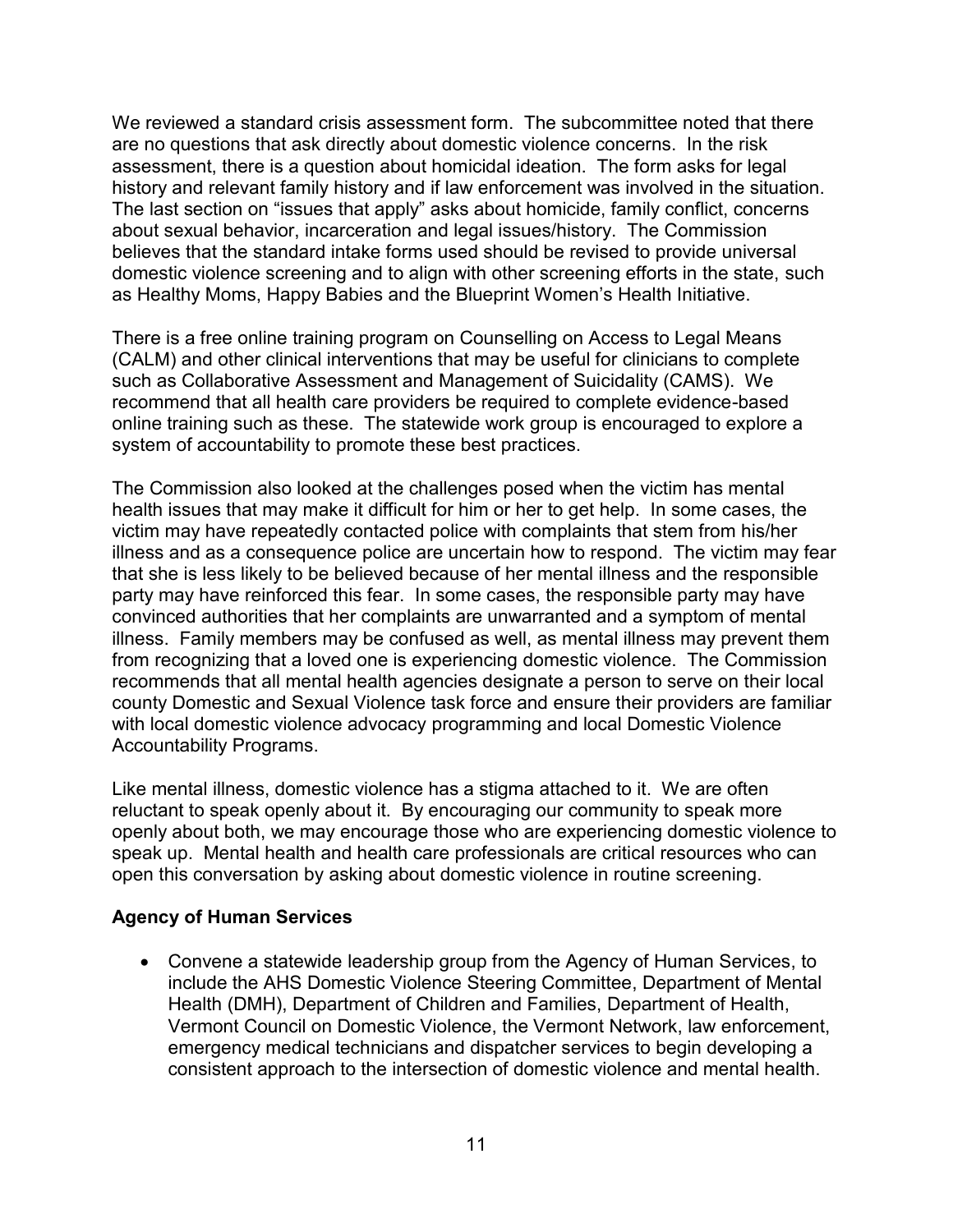# **Department of Mental Health**

- With help of the AHS leadership group, develop a system of accountability to promote statewide use of online clinical training opportunities in best practices for clinical interventions, such as Counselling on Legal Means (CALM) and Collaborative Assessment and Management of Suicidality (CAMS) within their designated agencies.
- Ensure all mental health service providers in designated agencies incorporate screening methods that address whether a person who has suicidal ideation also poses a homicidal risk to partners and children in domestic violence cases, including those who conduct screening for courts.
- Revise standard intake forms for designated agencies to provide universal domestic violence screening, including specific questions about thoughts to harm intimate partners or children, and to align with other screening efforts in the state, such as Healthy Moms, Happy Babies and the Blueprint Women's Health Initiative.
- Increase visibility of services available to family members and third parties who are concerned that a loved one who has perpetrated domestic violence may pose a risk of harm to him or herself or others.
- Develop a plan of how we can best target our resources toward reducing the stigma of both domestic violence and mental illness in our communities.

#### **Mental Health/Health Care Provider Recommendations**

- Ensure all mental health and health care providers are familiar with the process for storing firearms in their community and the legal methods for removing firearms in dangerous situations such as relief from abuse and extreme risk protection orders.
- All mental health clinicians should be trained to address issues of domestic violence and coordinate safety planning with domestic violence experts, including understanding lethality factors and when to encourage removal of firearms.
- All mental health agencies should designate a person to serve on their local countywide Domestic and Sexual Violence task force.
- All mental health and health care providers should be familiar with Domestic Violence Accountability Programs in their community and consider referring clients who are perpetrators of domestic violence to them.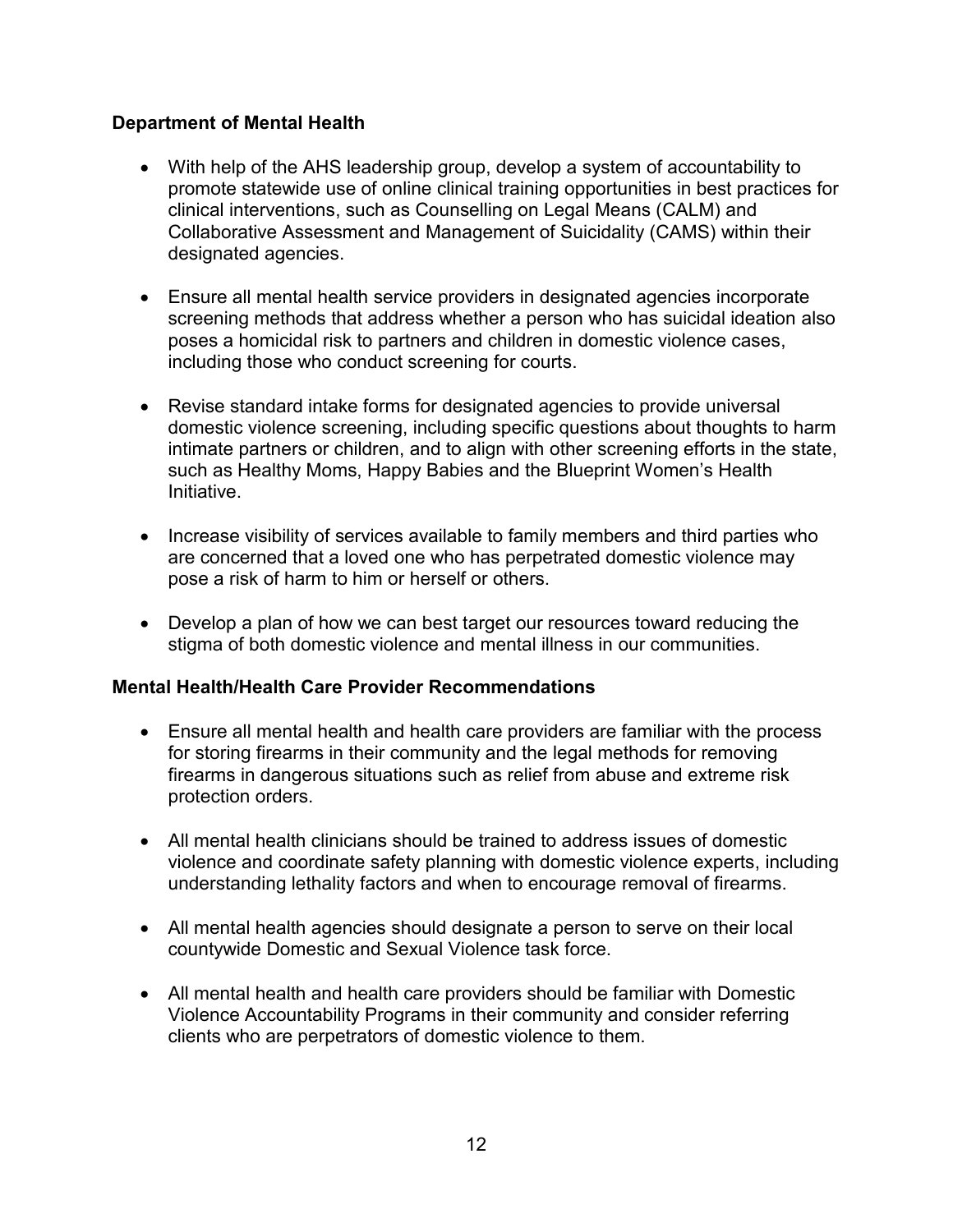#### **Emergency Relief from Abuse Order Process**

In one of our case reviews, the Commission looked closely at the process for obtaining a relief from abuse order outside of normal court hours. Vermont has had a process in place for victims to seek an emergency protection order against a family or household member at any time of day. During regular court hours, the order is available from family court. If it is outside of normal business hours, the plaintiff contacts an afterhours court worker who will have the plaintiff prepare an affidavit and then the court worker will contact a judge. The judge can grant an ex parte emergency order if she finds that there is an immediate danger of further abuse.

Some after-hours court workers are full-time court employees, but the positions can be difficult to fill, and the court contracts with non-employees as well to provide this service. After-hours coverage is provided by relatively few people over large geographical distances which can create long wait times for plaintiffs who are meeting them in person. Training of new after-hours workers is generally done by job shadowing and there are no formal training requirements. After-hours workers who are contract workers have little opportunity to interact with other after-hours workers or full-time court staff in their region. There are few 24-hour police agencies in many areas of the state, and it can be difficult to find a safe, secure location to meet the plaintiff.

In order to address some of these issues, the judiciary asked the legislature to amend the relief from abuse order statute to allow electronic filing. On April 25, 2018, Governor Scott signed H.836 which amended 15 V.S.A. § 1106 to provide for electronic filing of emergency orders: 1) where a secure setting is not available, 2) when the worker determines electronic filing is "appropriate", a broad catch-all category that can include bad weather conditions, lack of child care and other obstacles to meeting in person. 15 V.S.A. §1106.

Electronic filing is in the planning stages as a pilot program. The judiciary also arranged with the state police to provide safe meeting locations in state police barracks in those areas of the state where there is no 24-hour police agency. The state police took on this additional service. The Commission wishes to thank the judiciary and the state police for their efforts to ensure that after-hours emergency orders are available statewide.

The Commission has identified other obstacles that also need to be addressed. Afterhours workers need structured and ongoing domestic violence training. The Commission is pleased that the court administrator's office now includes them in the inservice training days for judiciary staff. However, all after-hours workers need formalized, intensive training in the dynamics of domestic violence. Hiring criteria should reflect a preference for persons who have prior experience working with families who have experienced domestic violence. All family court staff, including after-hours workers, should have domestic violence training that incorporates trauma-informed practices.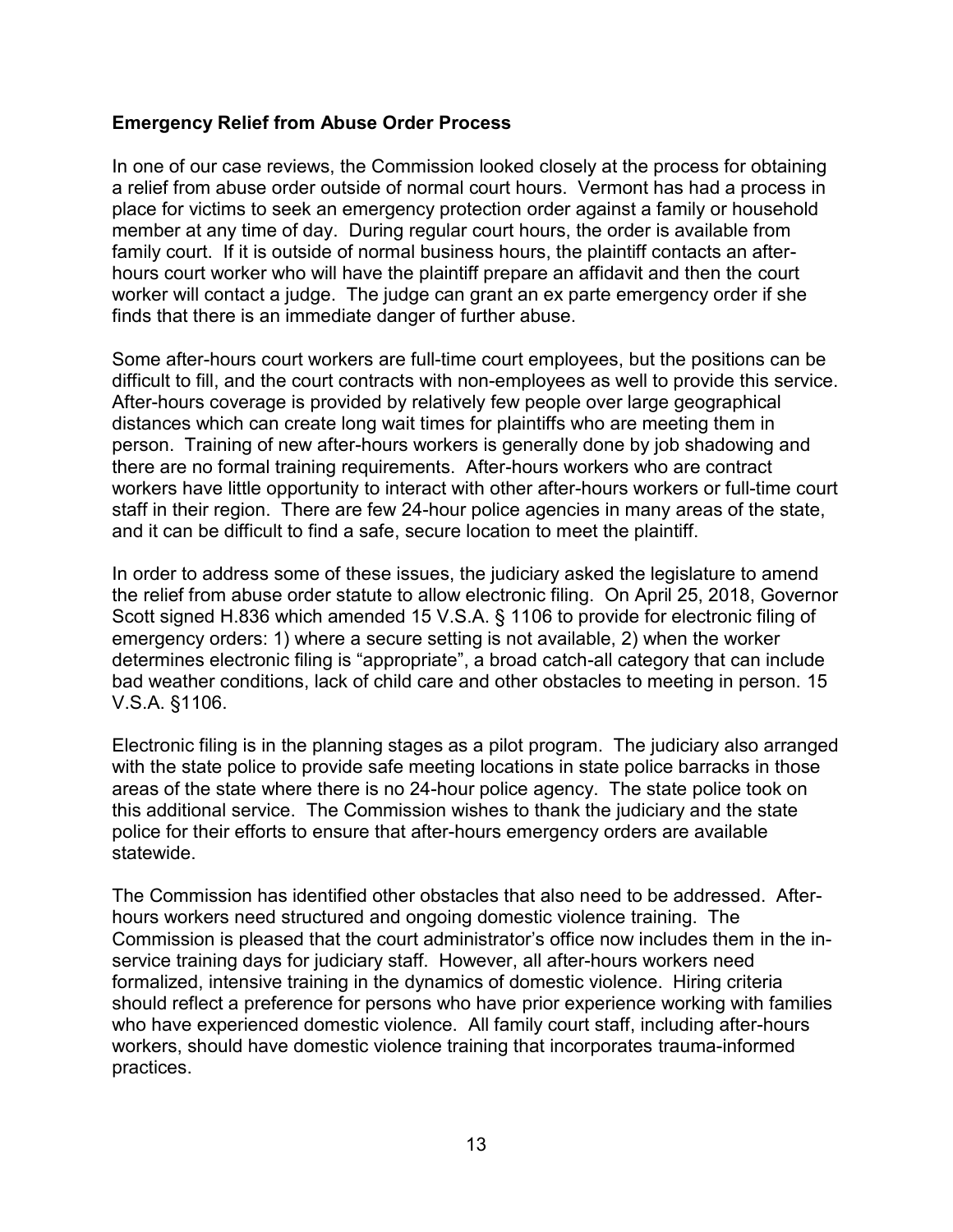The Commission believes that the relief from abuse order process itself needs revision. After-hours workers are given a prepared script that they are expected to follow for consistency. While not intentional, some of the preliminary scripted questions can feel discouraging to plaintiffs. An after-hours worker who strictly follows the script may find that it is at odds with the trauma-informed practice of building rapport with the person first. The plaintiff may not understand why the worker is asking the preliminary scripted questions and may interpret as it discouraging the need for an after-hours order. For example, by asking if the person is in a safe place now and can you stay there, the plaintiff may feel that the worker is questioning whether he/she really needs an emergency order if the plaintiff has a safe place to be until regular court hours. The plaintiff may feel that by asking these questions first, the worker is not really interested in hearing what happened. Moreover, these questions can be difficult for a plaintiff to accurately determine. Research suggest that victims of domestic violence tend to underestimate, rather than overestimate, their risk. The subcommittee of the Commission also developed detailed suggestions for improving the after-hours relief from abuse order process which are set forth in our recommendations.

Currently there is no expectation that an after hours-workers keep a log of all calls received. While the after hours worker does track of the number of calls and the number of times that the worker is called out to meet with a plaintiff, this is only for compensation purposes. The Commission believes that it is important for accountability to track information about all calls received. The worker should keep a detailed record of all calls, including those that do not result in an order. We recommend that the Court Administrator's office create a logging system for after-hours workers to track all calls, including the name of the caller, location, police agency if involved, potential defendant and the disposition of the call. Workers should be required to use the log.

#### **Court Administrator's Office Recommendations**

- Create a formalized training process for after-hours workers that ensures they are trained in trauma-informed practices and understand the dynamics of domestic violence. Create opportunities for after-hours workers who are not part of full-time staff to connect to other court personnel and advocates in their region, and also with each other.
- Expand the electronic filing option to all counties.
- Eliminate these preliminary questions from the after-hours script: Are you in a safe place now and will you be able to remain in a safe place until (the next court day)? Do you feel safe waiting until tomorrow (next court day) to go to court to file your complaint and are you willing to wait?
- Revise the questions to obtain the necessary information in a neutral and trauma informed way. For example, what relief are you looking for? Are you interested in an emergency order?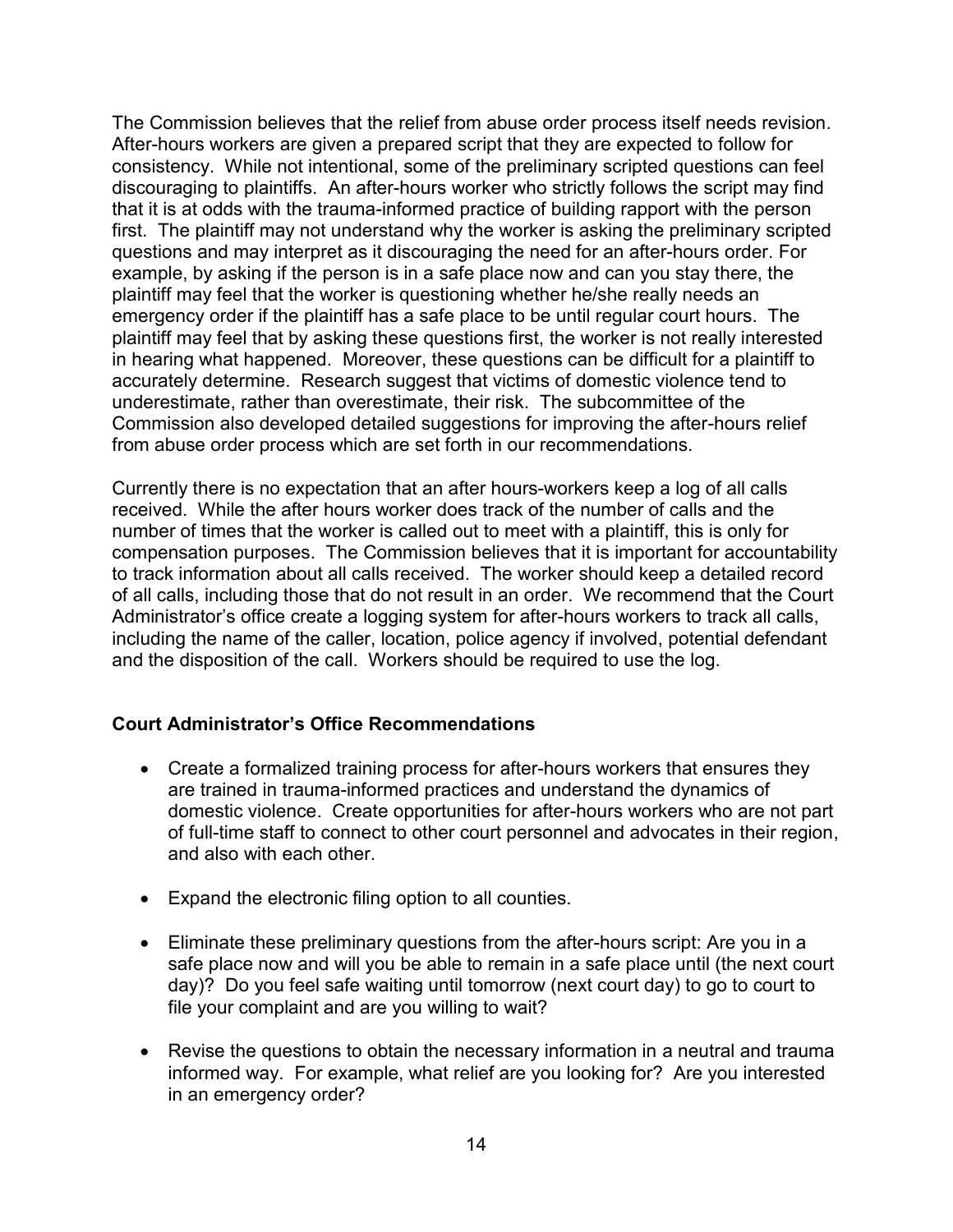- Consider incorporating the following suggestions into the after-hours relief-fromabuse-order process:
	- 1. Begin with an introduction of yourself and some acknowledgement of the person to build rapport. Explain why you need to ask some preliminary questions first to determine if the relationship would qualify for an order. If it does not, explain the other non-emergency orders that the person might be eligible for and how to get more information about them.
	- 2. Ask if the person has had an opportunity to speak with an advocate. Know the name of your local program(s). Have the phone number of the 24-hour hotline available. Let the plaintiff know that he/she can expedite the process by filling out and affidavit with an advocate before the worker arrives and that the forms are available online.
	- 3. If you are meeting in person, incorporate trauma-informed practices into your work. This would include, for example, offering the plaintiff a choice of seating if possible, introducing yourself and your role, and acknowledging that you are sorry that they have had this experience. Use open-ended questions and give the person time to pause before answering if needed. Don't expect a chronological narrative.
	- 4. Ask what type of relief the person is requesting. Because of the heightened lethality risk when firearms are involved, it is important to ask if the defendant has firearms and if the plaintiff has any concerns about defendant's access to firearms.
	- 5. If the emergency order is not granted, let the plaintiff know about the option to file for a non-emergency order during regular court hours and other types of orders that might be available, such as stalking or sexual assault protection orders.
	- 6. If the order is granted, confirm the best method for law enforcement to contact the plaintiff when the order is served and let the plaintiff know if there is any reason that might delay law enforcement from attempting to serve the order right away. Plaintiffs should be encouraged to speak with an advocate who can assist him/her in creating a safety plan and the importance of having a safety plan even if the order is granted and served.
	- Create a log for after-hours workers to use to track information about each call, including the name of the caller, location, police agency if involved, potential defendant and the disposition of the call.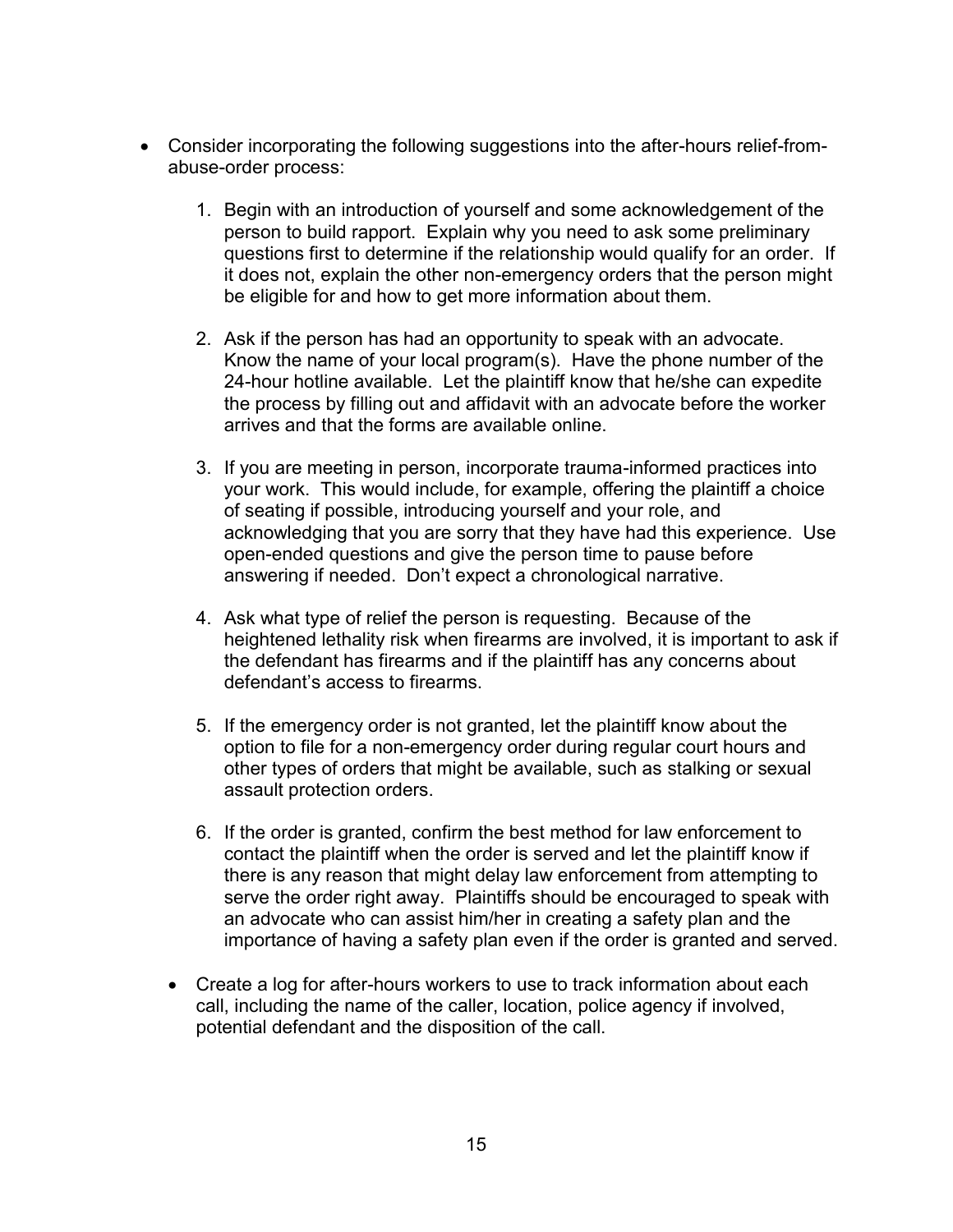# **PART TWO: DOMESTIC VIOLENCE 2017 HOMICIDE DATA**

- In 2017, there were 17 homicides total and 11 of those were domestic violence related (65%). Domestic violence decedents ranged in age from 27 to 70 years old. Of these, nine of the victims were white, one asian, and one black. Of these responsible parties, eleven were white, and one was asian.
- Overall, nearly three-fourths of domestic violence-related decedents were female (73%). Gender breakdown of the decedents in the domestic violence-related homicides was as follows:

| <b>Gender of Decedent</b> |  |
|---------------------------|--|
| Male                      |  |
| Female                    |  |

Males accounted for 67% of the responsible parties. In one homicide, there were two responsible parties. Gender breakdown of the responsible parties in the domestic violence-related homicides was as follows:

| <b>Gender of Responsible Parties</b> |  |
|--------------------------------------|--|
| Male                                 |  |
| Female                               |  |

The majority of the domestic violence homicides involved either current or former intimate partners. The relationship between the victim and the responsible party was:

Half of the counties in Vermont had at least one domestic violence homicide. Counties where the homicides occurred:

| County       |  |
|--------------|--|
| Chittenden   |  |
| Franklin     |  |
| <b>Essex</b> |  |
| Rutland      |  |
| Washington   |  |
| Windham      |  |
| Windsor      |  |

In 27% of the homicides and in one of the suicides, firearms were involved.

| <b>Cause of Death</b>        |  |
|------------------------------|--|
| Sharp Object Impact/Stabbing |  |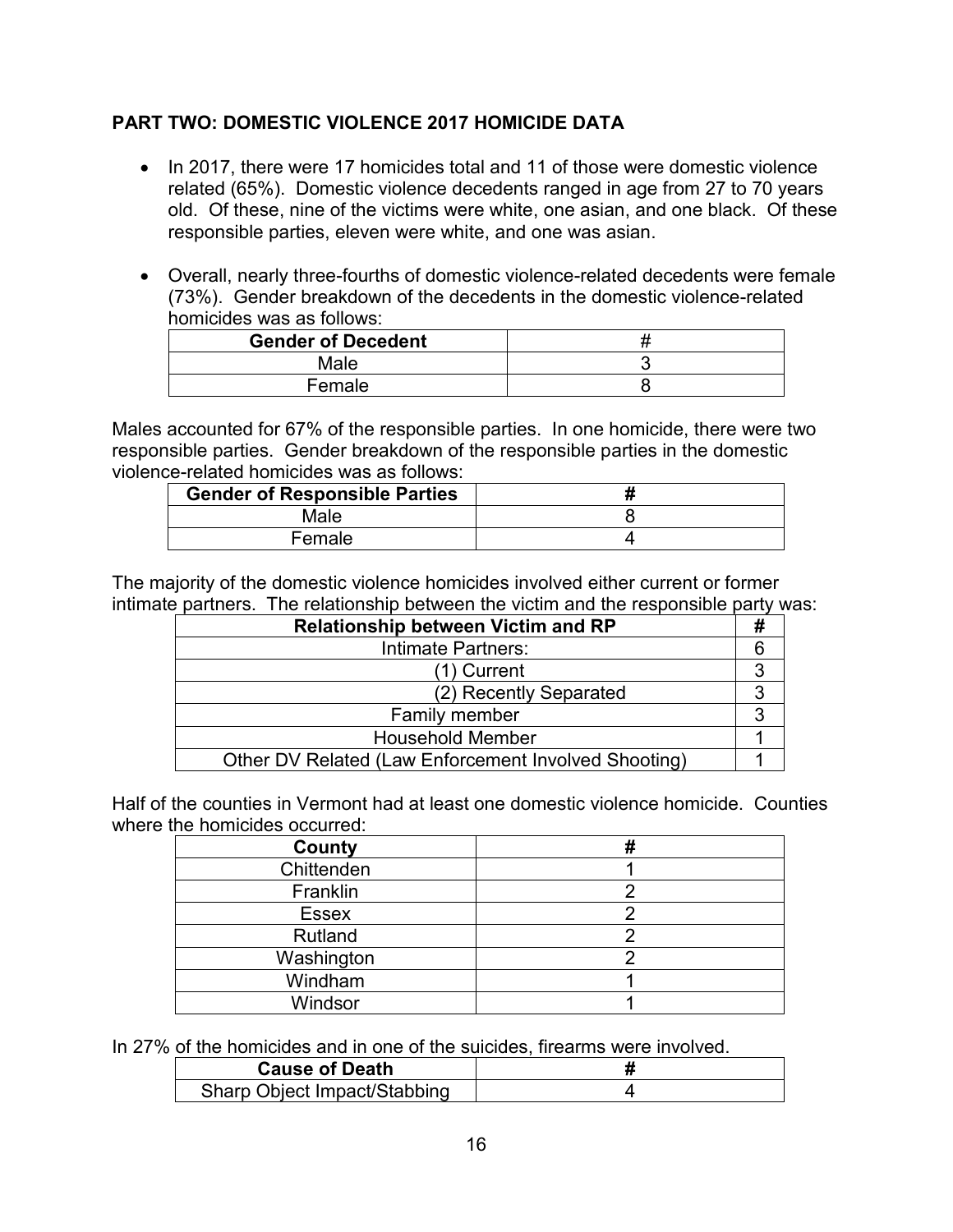| <b>Firearm</b>         |  |
|------------------------|--|
| Strangulation          |  |
| <b>Neglect of Care</b> |  |
| <b>Blunt Force</b>     |  |
| Firearm and Stabbing   |  |

Ten of the eleven domestic violence homicides occurred in the home (91%) and one occurred in an unknown place (victim found near a roadway).

Two of the twelve responsible parties died by suicide, one involved a firearm and the other an intentional overdose of prescribed medication.

One of the domestic violence victims had a current relief from abuse order in effect against the responsible party at the time of her death.

There were young children present in the home at the time of one domestic violence homicide and a young child who lived in the home but was not immediately present at the time of death in another.

In four of the eleven homicides, substance and/or alcohol use was involved.

#### **Police Response**

In 2017, 62 law enforcement agencies responded to 1,213 incidents involving domestic violence. Fifty-six (56) agencies were involved in 1,424 incidents involving service of an abuse prevention order, for a total of 2. 637 incidents. This number decreased from the 3,491 calls received in 2016.

#### **Vermont Network Against Domestic and Sexual Violence**

Vermont Network member programs responded to 17,616 hotline calls and served 8,878 individuals, including 7004 victims of domestic or sexual violence. These numbers also decreased from the 19,816 hotline calls and 9.376 individuals served in 2016.

# **DCF-Family Services Division**

In 2017 DCF Family Services Division received 2,904 domestic violence-related intake calls. It accepted 898 calls for child safety intervention and 183 of those were substantiated for child maltreatment.

#### **Vermont Department of Corrections**

As of December 31, 2017, there were 9,167 individuals in the custody of the VT Department of Corrections (DOC). Of these, 1,687 were DV offenders.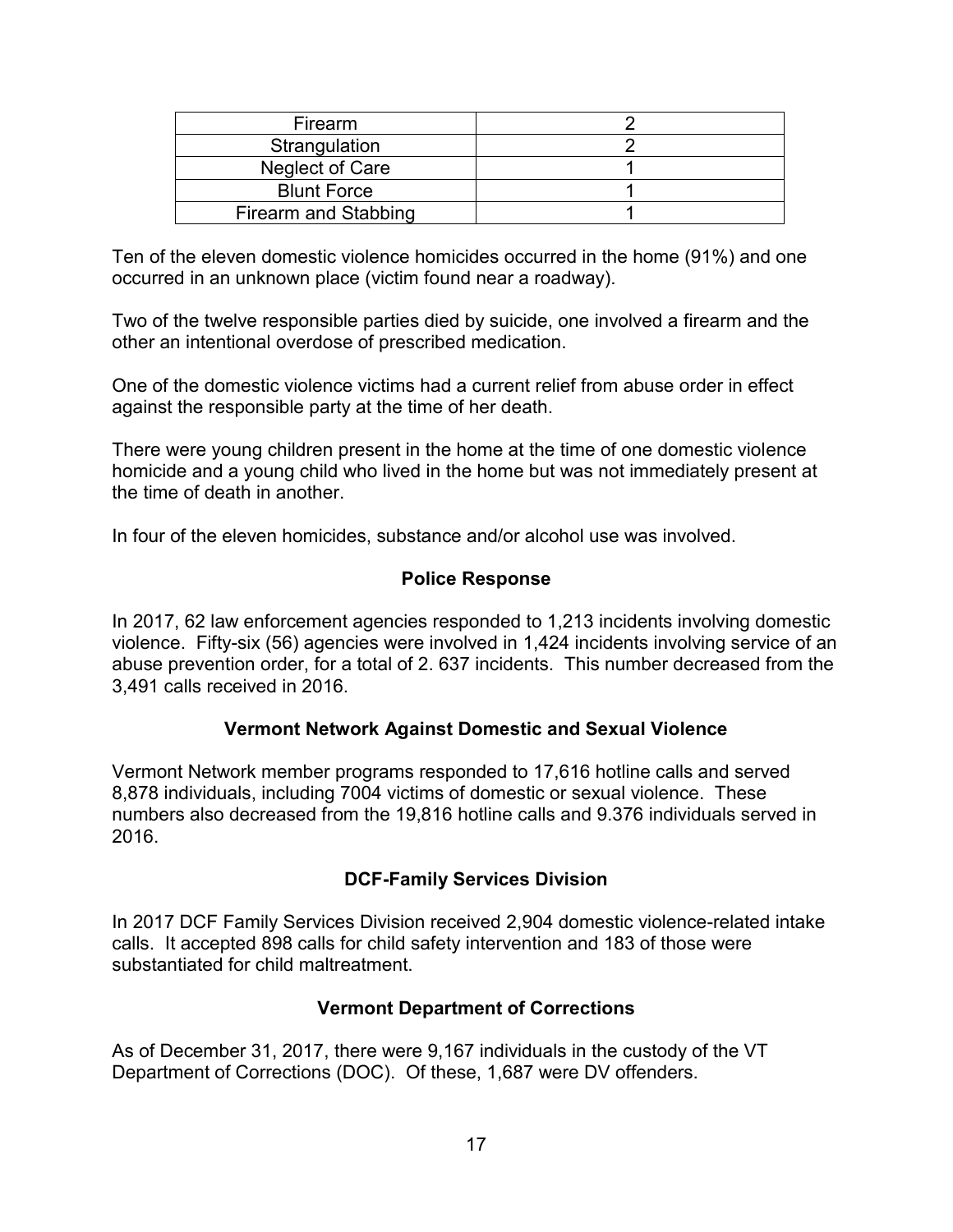389 individuals were incarcerated with at least one DV offense. Of these, 13 were female, 371 were male, and five did not identify as male/female. 144 were detained awaiting disposition, and 245 were sentenced. Of the females, 12 were held on felony charges, one was held on a misdemeanor. Of the males, 333 were held on felony charges and 38 were held on misdemeanors. Of those who did not identify as male/female, all five were held on felony charges.

In the probation and parole offices, 1,298 individuals were convicted of at least one DV offense. Of these, 124 were on Missing status, with a warrant issued for their arrest.

Of the total filed DV population of 1,298, 158 were female, 1,139 were male, and in one no gender was designated. Of the females, 46 had felony convictions and 112 were misdemeanants; of the 46 felons, 39 had DV felonies. Of the males, 640 were felons, and 499 were misdemeanants; of the 640 felons, 478 had DV felonies. The one person who did not have a gender designated was a misdemeanant.

Of the 1,687 DV offenders in DOC custody, 525 had been sentenced for the first time during 2017. At the other end of the spectrum, 52 had begun their DOC involvement during the 1980s.

| .687 | <b>Total DV Offenders</b>    |
|------|------------------------------|
| 389  | Incarcerated                 |
| .298 | <b>Community Supervision</b> |

These numbers decreased from 1,723 total DV offenses, 477 of them incarcerated and 1,276 under community supervision as of December 30, 2016.

# **Criminal Charges for Vermont District Court**

# I. Misdemeanor domestic assault charge dispositions by county

Of the total 11,159 misdemeanors filed in the Criminal Division of the Vermont Superior Court in FY17, 702 were domestic assault charges according the statistics available from the Court Administrator's Office.<sup>1</sup> Misdemeanor domestic assault charges declined 3% from the previous year and 12% over the last five years.<sup>2</sup>

There were 797 misdemeanor domestic assault charges under 13 V.S.A. § 1042 disposed in 2017. Of the 797 cases, resolutions were fairly evenly split between 369 (46%) resolved by pleas and 366 (46%) dismissed by the prosecutor. Very few cases (24 or .3%) went to either a jury or court trial. Windham and Bennington counties had half, or 12 of the 24 cases that went to trial.

 $\overline{a}$ <sup>1</sup> Appendix I to the Vermont Judiciary Annual Statistical Report for FY17 ("Appendix")

<sup>2</sup> Vermont Judiciary Annual Statistical Report for FY17, p. 28.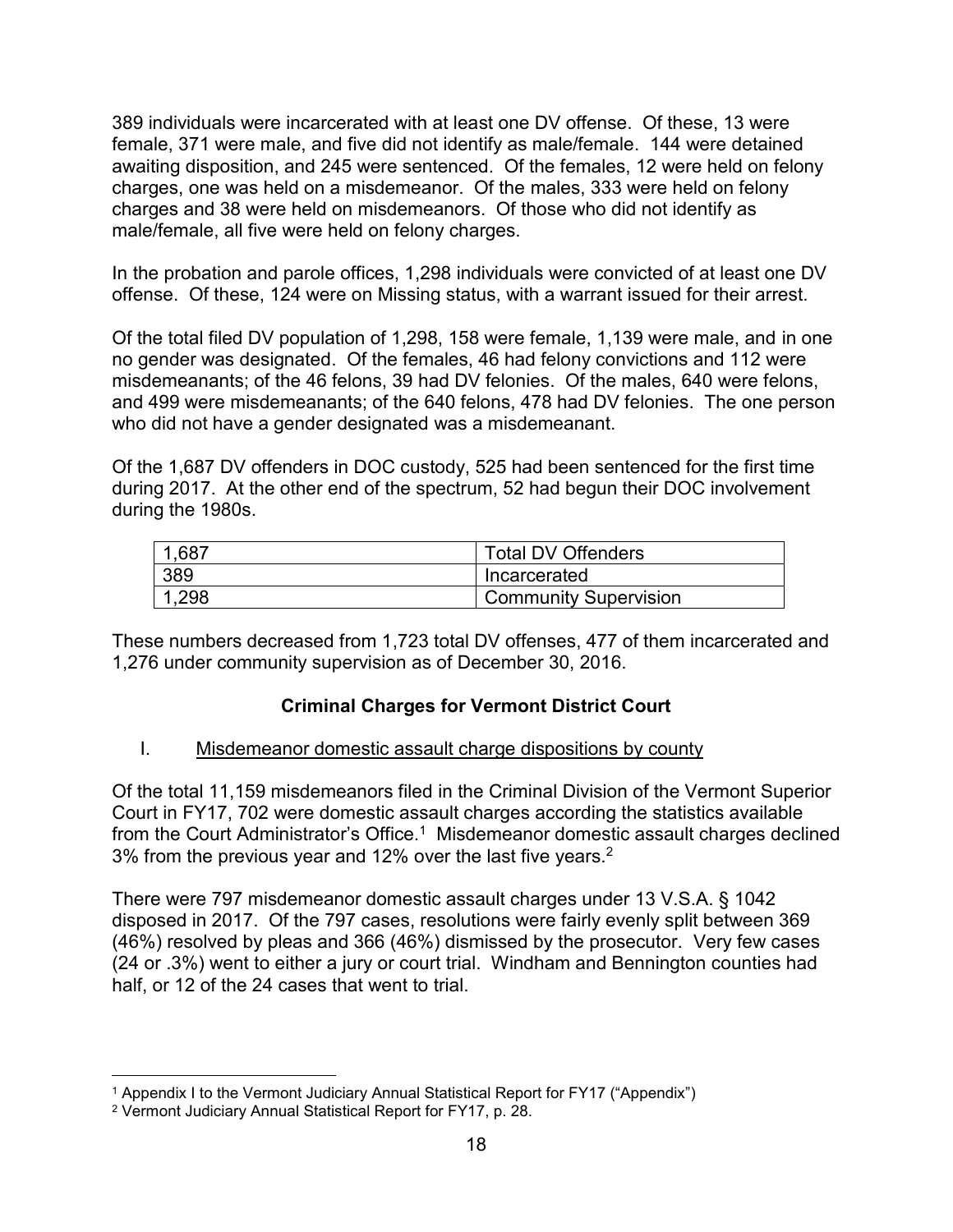| <b>Misdemeanor Domestic Assault</b> |              |             |                |                                                    |                                     |                                              |  |
|-------------------------------------|--------------|-------------|----------------|----------------------------------------------------|-------------------------------------|----------------------------------------------|--|
| County                              | <b>Total</b> | <b>Plea</b> | <b>Trial</b>   | <b>Dismissed</b><br><b>By</b><br><b>Prosecutor</b> | <b>Dismissed</b><br><b>By Court</b> | <b>No</b><br><b>Probable</b><br><b>Cause</b> |  |
| Addison                             | 22           | 13          | 1              | 8                                                  | 0                                   | O                                            |  |
| Bennington                          | 68           | 33          | 6              | 27                                                 | $\overline{2}$                      | 0                                            |  |
| Caledonia                           | 42           | 21          | 1              | 17                                                 |                                     | 0                                            |  |
| Chittenden                          | 160          | 55          | 1              | 100                                                |                                     | 0                                            |  |
| <b>Essex</b>                        | 5            | 4           | $\overline{0}$ |                                                    | 0                                   | 0                                            |  |
| Franklin                            | 96           | 53          | $\overline{0}$ | 41                                                 | $\overline{2}$                      | 0                                            |  |
| <b>Grand Isle</b>                   | 4            |             | 3              | 0                                                  | 0                                   | $\mathbf 0$                                  |  |
| Lamoille                            | 32           | 16          | 1              | 14                                                 |                                     | 0                                            |  |
| Orange                              | 21           | 8           | $\overline{0}$ | 6                                                  | 0                                   | $\overline{0}$                               |  |
| <b>Orleans</b>                      | 58           | 37          | 3              | 17                                                 |                                     | 0                                            |  |
| Rutland                             | 65           | 39          | $\overline{0}$ | 18                                                 | 4                                   | 0                                            |  |
| Washington                          | 61           | 27          | 0              | 29                                                 |                                     |                                              |  |
| Windham                             | 85           | 30          | 6              | 48                                                 | 0                                   |                                              |  |
| Windsor                             | 78           | 32          | $\overline{2}$ | 40                                                 | 0                                   | $\overline{2}$                               |  |
| Total                               | 797          | 369         | 24             | 366                                                | 13                                  | 4                                            |  |

The total 797 cases also includes 21 cases that were resolved by change of venue, diversion, drug court, mental health court, youthful offender or transfer to juvenile court.<sup>3</sup>

II. Felony domestic assault charge dispositions by county

Of the 3,396 felonies filed in the Criminal Division of the Vermont Superior Court in FY17, 497 were felony domestic violence charges.<sup>4</sup> Although this represents a small decrease (503 v. 497) from last year, felony domestic charges have increased 47% in the last 10 years. $5$ 

There were 409 felony domestic assault charges brought pursuant to 13 V.S.A. § 1043 and 1044 that were disposed in 2017. Of those, the largest number of cases were dismissed by the prosecutor, 256 (63%) followed by 126 resolved by plea (31%).

| <b>Felony Domestic Assault</b> |       |             |              |                                                    |                                     |                                              |  |
|--------------------------------|-------|-------------|--------------|----------------------------------------------------|-------------------------------------|----------------------------------------------|--|
| County                         | Total | <b>Plea</b> | <b>Trial</b> | <b>Dismissed</b><br><b>By</b><br><b>Prosecutor</b> | <b>Dismissed</b><br><b>By Court</b> | <b>No</b><br><b>Probable</b><br><b>Cause</b> |  |
| Addison                        |       |             |              |                                                    |                                     |                                              |  |
| Bennington                     |       | 12          |              | 32                                                 |                                     |                                              |  |
| Caledonia                      | 25    |             |              |                                                    |                                     |                                              |  |

 $\overline{a}$ <sup>3</sup> Data provided by the Crime Research Group, [http://www.crgvt.org.](http://www.crgvt.org/) Note this data is for calendar year 2017. ("CRG")

<sup>4</sup> Appendix I

<sup>5</sup> Vermont Judiciary Annual Statistical Report for FY17, p. 27.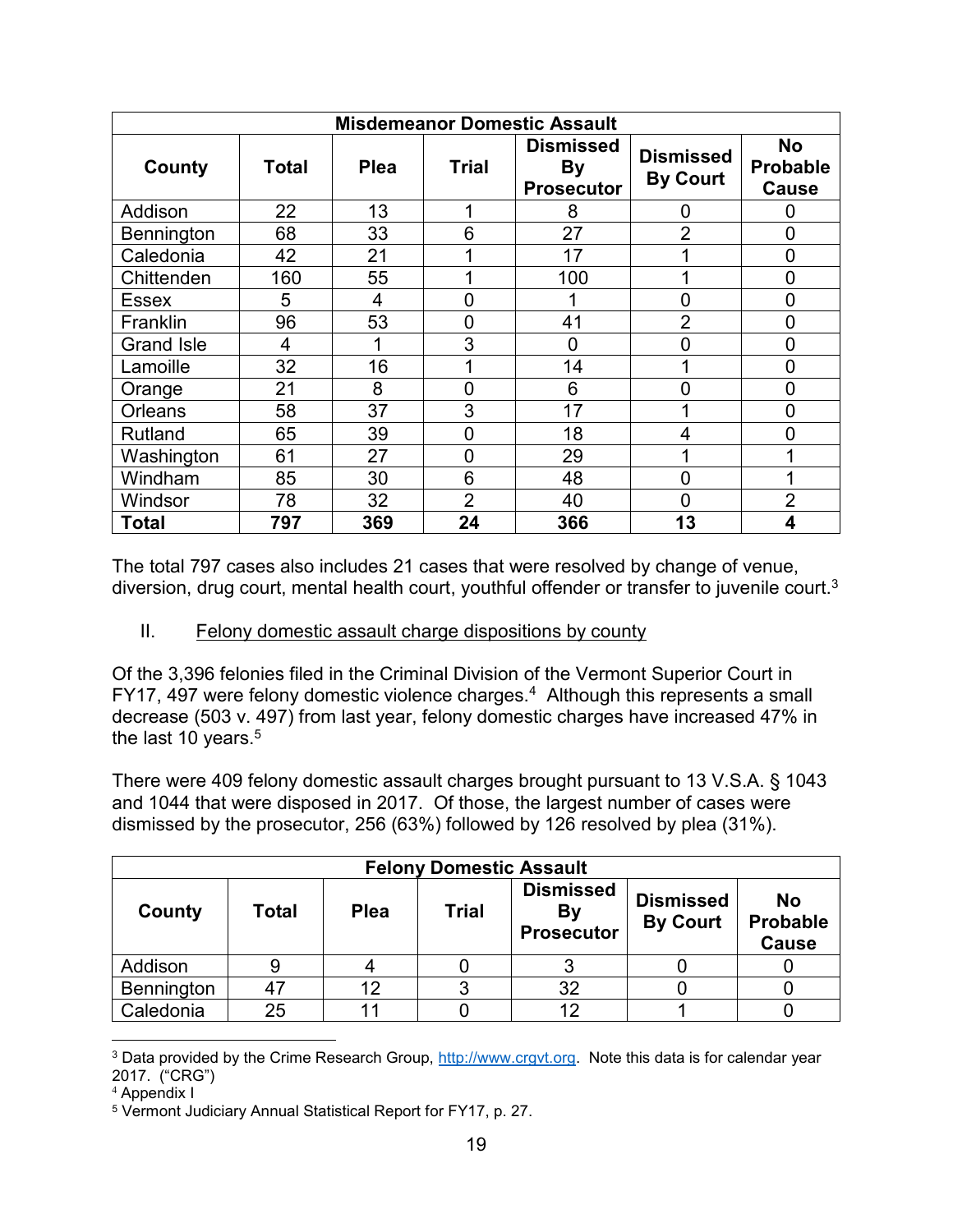| Chittenden        | 91  | 20             | 0 | 67             |    |  |
|-------------------|-----|----------------|---|----------------|----|--|
| <b>Essex</b>      | 5   | $\overline{2}$ |   | ⌒              |    |  |
| Franklin          | 41  | 16             | 0 | 25             | 0  |  |
| <b>Grand Isle</b> | 3   | 0              |   |                |    |  |
| Lamoille          | 15  | 3              |   | 10             |    |  |
| Orange            |     | $\overline{2}$ |   | $\overline{2}$ |    |  |
| Orleans           | 40  | 16             |   | 22             |    |  |
| Rutland           | 53  | 20             |   | 26             | 5  |  |
| Washington        | 27  |                |   | 20             |    |  |
| Windham           | 16  | 5              | 0 | 11             | 0  |  |
| Windsor           | 33  | 8              | 0 | 23             | 0  |  |
| <b>Total</b>      | 409 | 126            | 6 | 256            | 14 |  |

Note that the 409 total cases also includes 5 cases not reflected in the subcategories above that were resolved by a change of venue or youthful offender program. The total does **not** include 7 cases filed in Chittenden county on human trafficking charges pursuant to 13 V.S.A. § 2652.<sup>6</sup>

#### Violations of Abuse Prevention Order dispositions by county

There were 471 violations of abuse orders under 13 V.S.A. § 1030, both felony and misdemeanor charges, disposed in 2017. Most charges were misdemeanor charges, 409 misdemeanors compared to 62 felonies. Grand Isle, Lamoille, Orleans, and Windsor had no felonies.

Most cases, 230 of the 471 (49%) were resolved by plea. One hundred and ninety-nine (199 or 42%) were dismissed by the prosecutor. Eight were resolved by trial.

| Abuse Prevention Order Violations, Felony & Misdemeanor |              |                |                |                               |                                     |                              |
|---------------------------------------------------------|--------------|----------------|----------------|-------------------------------|-------------------------------------|------------------------------|
| County                                                  | <b>Total</b> | <b>Plea</b>    | <b>Trial</b>   | <b>Dismissed</b><br><b>By</b> | <b>Dismissed</b><br><b>By Court</b> | <b>No</b><br><b>Probable</b> |
|                                                         |              |                |                | <b>Prosecutor</b>             |                                     | <b>Cause</b>                 |
| Addison                                                 | 20           | 12             | 0              | 4                             | 0                                   | 4                            |
| Bennington                                              | 38           | 22             | 0              | 13                            |                                     | $\overline{2}$               |
| Caledonia                                               | 33           | 20             |                | 12                            | $\Omega$                            | 0                            |
| Chittenden                                              | 116          | 42             |                | 67                            |                                     | 5                            |
| <b>Essex</b>                                            | 6            | 6              | 0              | 0                             | $\Omega$                            | 0                            |
| Franklin                                                | 48           | 29             | 0              | 17                            | 0                                   |                              |
| <b>Grand Isle</b>                                       | 2            | $\overline{2}$ | 0              | 0                             | ∩                                   | 0                            |
| Lamoille                                                | 14           | 3              | 0              | 5                             |                                     | 5                            |
| Orange                                                  | 13           | 7              | 0              | 5                             | $\Omega$                            | 0                            |
| Orleans                                                 | 20           | 9              | $\overline{2}$ |                               | $\Omega$                            |                              |
| Rutland                                                 | 49           | 29             | 0              | 16                            | $\Omega$                            | $\overline{2}$               |
| Washington                                              | 35           | 9              | $\overline{2}$ | 19                            | 3                                   |                              |

 $\overline{a}$ <sup>6</sup> Data provided by CRG.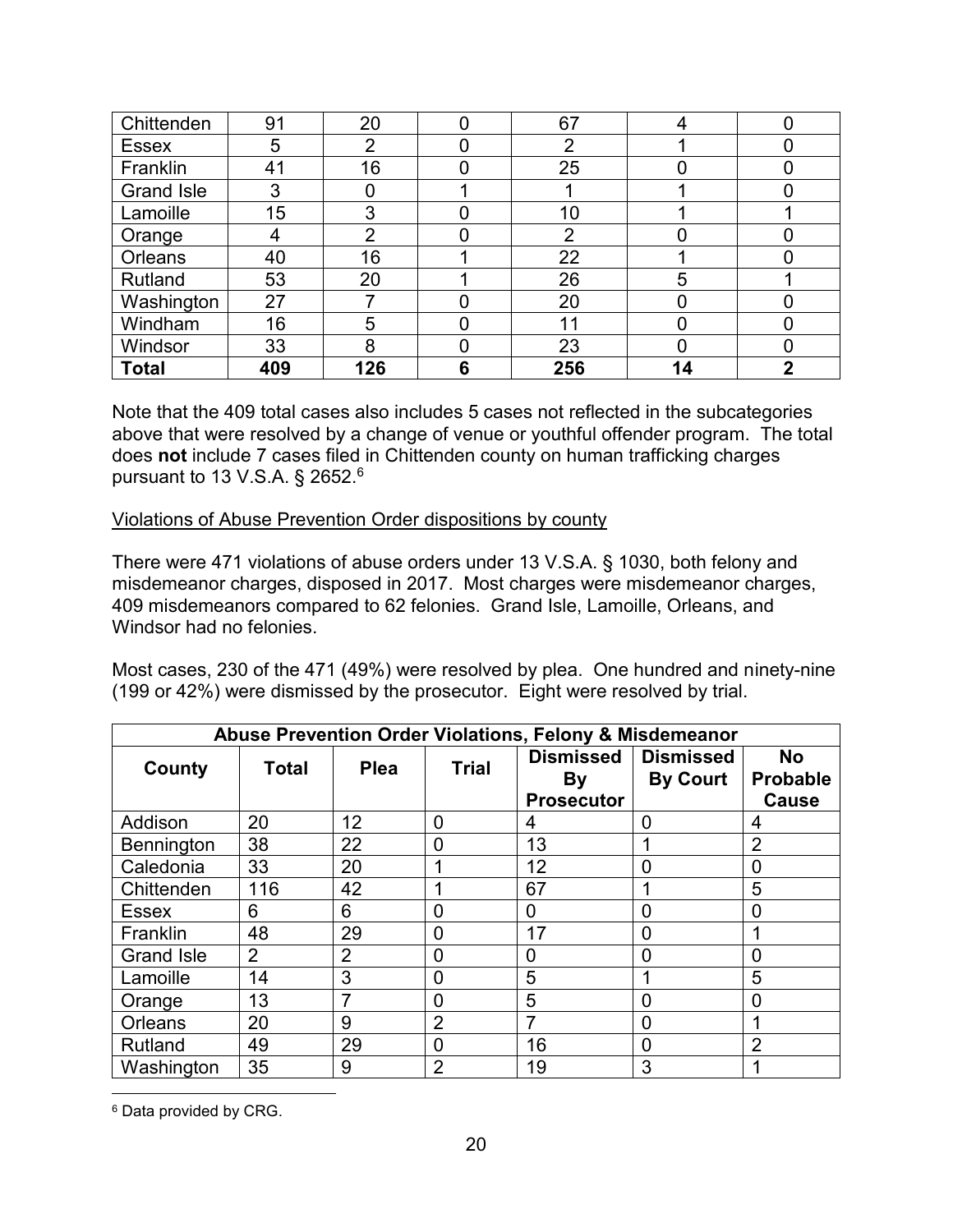| Windham      | 49       | ົ<br><u>_</u>                           |   | つに<br>∠J |               |
|--------------|----------|-----------------------------------------|---|----------|---------------|
| Windsor      | റാ<br>∠∪ | $\overline{A}$ $\overline{C}$<br>╰<br>ັ |   |          |               |
| <b>Total</b> | 17 A     | 230                                     | ю | 199      | $\sim$<br>. . |

Categories above do not include the following dispositions: change of venue (2), drug court (2), diversion (1), transfer to juvenile court (1).<sup>7</sup>

#### **Civil Relief from Abuse Orders in Vermont Family Court**

According to the Court Administrator's office, there were 3,125 relief from abuse orders added in FY17 and 3,156 disposed. The total number of orders have declined slightly over the past five years. $8$ 

Of the 3,156 disposed, 2,386 (76%) were granted temporary orders and 759 were denied. Of the 2,386 granted temporary orders, 1,142 (48%) were granted a final order.<sup>9</sup> Of the 3,125 added in FY17, 725 of these were applied for after regular court hours.

|                   | <b>Total</b>             | <b>Temp Order</b> | <b>Final Order</b> |  |
|-------------------|--------------------------|-------------------|--------------------|--|
| County            | <b>Relief From Abuse</b> | Granted/          | Granted/           |  |
|                   | <b>Disposed</b>          | $\%$              | ℅                  |  |
| Addison           | 147                      | (76%)<br>111      | 56 (50%)           |  |
| Bennington        | 292                      | 240 (82%)         | 122 (51%)          |  |
| Caledonia         | 166                      | 140 (84%)         | 47 (34%)           |  |
| Chittenden        | 572                      | 515 (90%)         | 212 (41%)          |  |
| Essex             | 27                       | 26 (96%)          | 9(35%)             |  |
| Franklin          | 297                      | 217 (73%)         | 107 (40%)          |  |
| <b>Grand Isle</b> | 32                       | 23 (72%)          | 15 (65%)           |  |
| Lamoille          | 133                      | 103 (77%)         | 49 (48%)           |  |
| Orange            | 105                      | 78 (74%)          | 39 (50%)           |  |
| Orleans           | 185                      | 168 (91%)         | 88 (52%)           |  |
| Rutland           | 454                      | 309 (68%)         | 188 (61%)          |  |
| Washington        | 327                      | 199 (61%)         | 77 (39%)           |  |
| Windham           | 213                      | 134 (63%)         | 81 (60%)           |  |
| Windsor           | 195                      | 123 (63%)         | 52 (42%)           |  |
| <b>Total</b>      | 3,145                    | 2,386             | 1,142              |  |

#### **Relief from Abuse Orders by County**<sup>10</sup>

 $\overline{a}$ 

<sup>7</sup> Data provided by CRG.

<sup>8</sup> Vermont judiciary Annual Statistical Report for FY17, p. 16. Note there were 11 cases statewide that involved a change of venue that are reflected in the total disposed but do not count toward the percentage of orders granted.

<sup>9</sup> *Id.* At 21, Appendix I.

<sup>&</sup>lt;sup>10</sup> Appendix II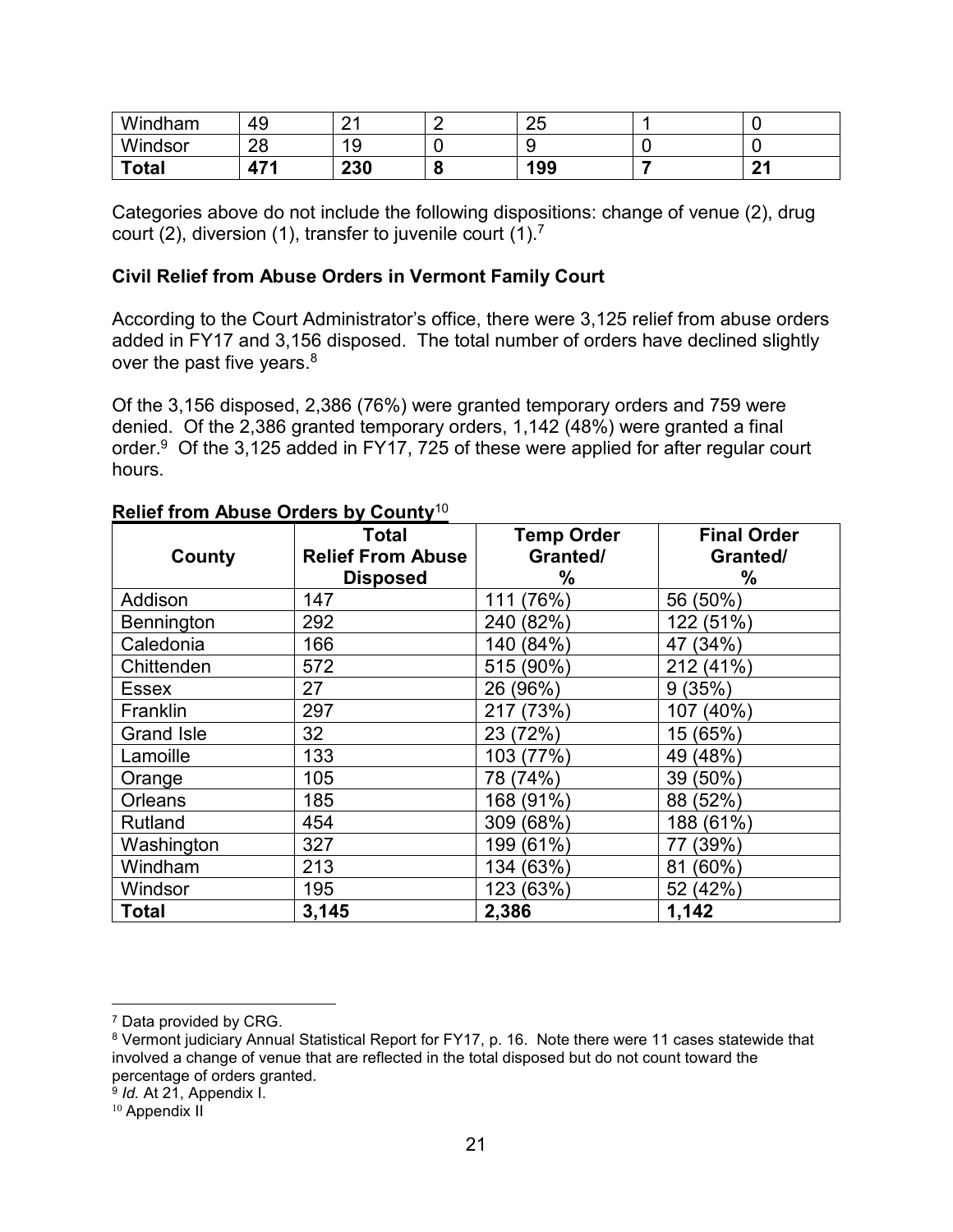# **Civil Stalking and Sexual Assault Orders in Vermont Superior Court**

Title 12 provides for protection orders for non-household and non-family members regarding stalking and sexual assault. According to the Court Administrator's Office, there were 883 orders against stalking or sexual assault added in FY17 and 852 orders disposed.<sup>11</sup> Unlike abuse prevention orders, orders against stalking or sexual assault are handled by the Civil Division of the Vermont Superior Court. There is no after-hours process currently available for these orders. Although most civil cases types have declined, the number of protection orders filed has increased 29% over the last five years.<sup>12</sup>

Of the 850 orders disposed in FY17 (not including two change of venue cases), 602 or 71% resulted in a temporary order and 260 or 43% received final orders.

| County            | <b>Orders</b><br><b>Disposed</b> | <b>Temporary</b><br>granted/% | <b>Final</b><br>granted/% |
|-------------------|----------------------------------|-------------------------------|---------------------------|
| Addison           | 34                               | 22 (65%)                      | 11 (50%)                  |
| Bennington        | 89                               | 72 (81%)                      | 36 (50%)                  |
| Caledonia         | 66                               | 57 (86%)                      | 15 (26%)                  |
| Chittenden        | 146                              | 101 (69%)                     | 46 (46%)                  |
| Essex             | 9                                | $9(100\%)$                    | $0(0\%)$                  |
| Franklin          | 127                              | 108 (85%)                     | 39 (36%)                  |
| <b>Grand Isle</b> | 15                               | 6(40%)                        | 2(33%)                    |
| Lamoille          | 40                               | 29 (73%)                      | 11 (38%)                  |
| Orange            | 24                               | 19 (79%)                      | 6(32%)                    |
| Orleans           | 44                               | 37 (84%)                      | 14 (38%)                  |
| Rutland           | 133                              | 86 (65%)                      | 43 (50%)                  |
| Washington        | 21                               | 3(14%)                        | 2(67%)                    |
| Windham           | 39                               | 18 (46%)                      | $9(50\%)$                 |
| Windsor           | 63                               | 35 (56%)                      | 26 (74%)                  |
| <b>Total</b>      | 850                              | 602                           | 260                       |

## **Orders against Stalking or Sexual Assault by County**<sup>13</sup>

# **Participants in Domestic Violence Accountability Programs**

According to data provided by the Vermont Council on Domestic Violence, who oversees domestic violence accountability programming in Vermont, there were a total of 385 participants for FY2017. The following is a breakdown by county:

 $\overline{a}$ <sup>11</sup> Appendix I

<sup>12</sup> Vermont Judiciary Annual Statistical Report for FY17, p. 33

<sup>&</sup>lt;sup>13</sup> Appendix II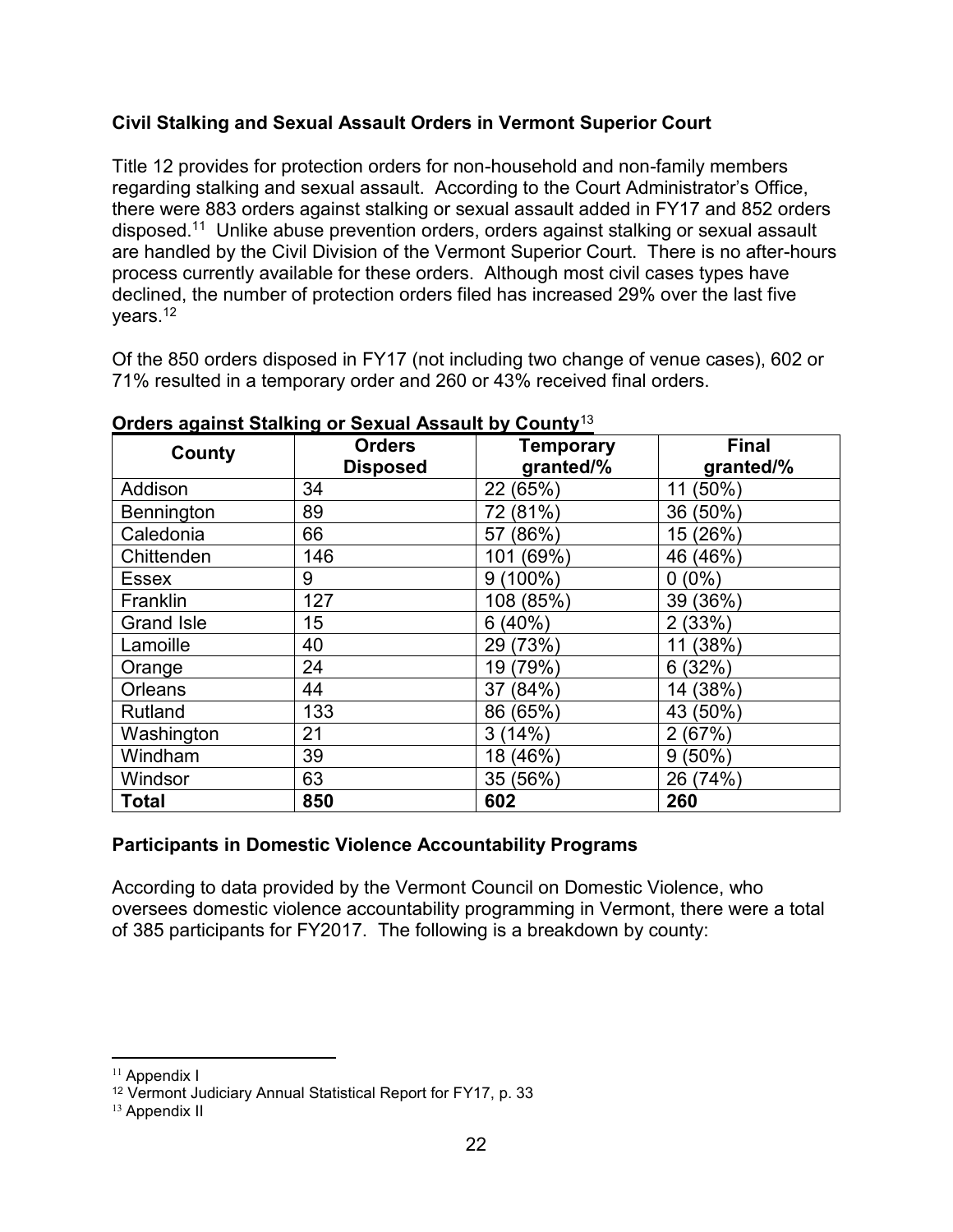

# **HISTORICAL DATA – 1994 TO 2017**

From 1994-2017, there were a total of 296 **adult** homicides. Of those, there have been 148 adult, domestic-violence-related homicides (50%).

Total # DV Homicides11 11  $1<sub>0</sub>$ 10 ్రు, ర్క్రిం<sub>స్</sub>ర్క్ర్స్ ర్క్ర్స్ ర్క్రింస్ ర్క్ర్ ర్క్రీంస్ ర్క్రీంస్ ర్క్ర్ ర్క్రీంస్ ర్క్రీంస్ ర్క్రీంస్ ర్క్

**Homicide and Fatality Chart 1994 to 2017**

| Year | Total #<br>Adult<br>Homicides | Partner | Ex<br>Partner | Family<br><b>Member</b><br><b>Non</b><br>Partner | Household<br>Member<br><b>Non</b><br>Partner | Other<br><b>DV</b><br>Related | Total<br>#<br><b>DV</b> | Total<br>%<br>DV | <b>RP</b><br>Suicide<br>/Att<br>Suicide |
|------|-------------------------------|---------|---------------|--------------------------------------------------|----------------------------------------------|-------------------------------|-------------------------|------------------|-----------------------------------------|
| 2017 | 17                            | 3       | 3             | 3                                                |                                              |                               | 11                      | 65%              | 2/0                                     |
| 2016 | 15                            | 4       | 0             |                                                  |                                              | 0                             | 6                       | 40%              | 1/0                                     |
| 2015 | 16                            | 0       |               | 4                                                | 0                                            |                               | 6                       | 38%              | 1/0                                     |
| 2014 | 11                            | 3       | 0             |                                                  |                                              |                               | 6                       | 55%              | 1/0                                     |
| 2013 | 12                            | 3       |               |                                                  | $\overline{0}$                               | $\overline{2}$                |                         | 58%              | 3/2                                     |
| 2012 | 13                            | 0       |               | 3                                                | $\overline{0}$                               | 0                             | 4                       | 31%              | 1/0                                     |
| 2011 | 8                             | 3       |               | $\overline{0}$                                   | $\overline{0}$                               | 0                             | 4                       | 50%              | 0/0                                     |
| 2010 | 9                             | 0       |               | 2                                                | $\overline{0}$                               |                               | 3                       | 33%              | 1/0                                     |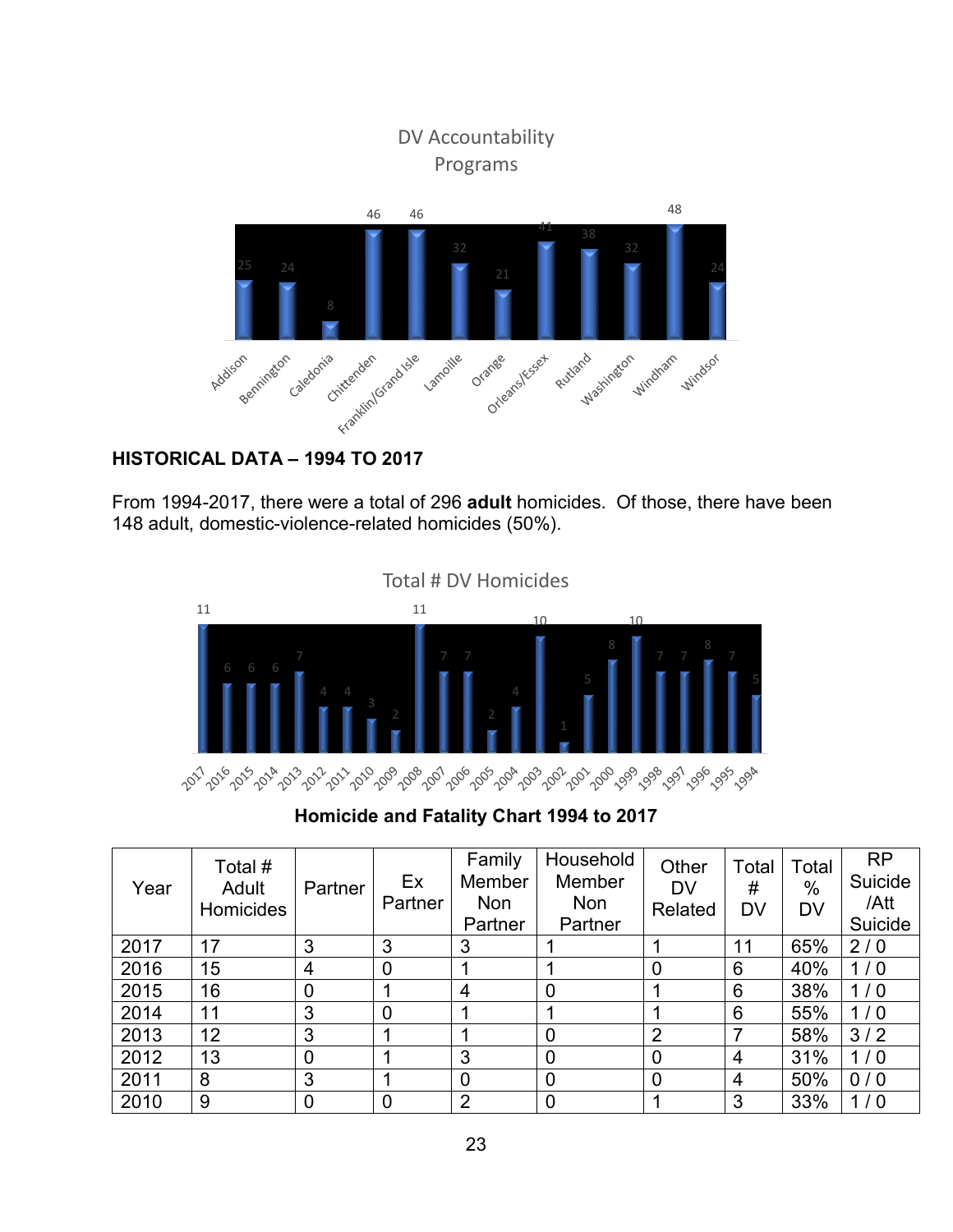| 2009         | 4              | $\mathbf 0$    | 1              | $\overline{0}$ | $\overline{0}$ | 1              | 2               | 50% | 1/1  |
|--------------|----------------|----------------|----------------|----------------|----------------|----------------|-----------------|-----|------|
| 2008         | 15             | 5              | $\overline{0}$ | 3              | $\overline{0}$ | 3              | 11              | 73% | 0/1  |
| 2007         | 11             | 1              | $\overline{2}$ | $\overline{2}$ | $\overline{2}$ | $\mathbf 0$    | $\overline{7}$  | 64% | 3/0  |
| 2006         | 16             | $\overline{2}$ | 1              | $\overline{2}$ | 1              | 1              | 7               | 44% | 0/0  |
| 2005         | 12             | $\overline{0}$ | $\overline{0}$ | $\overline{0}$ | $\overline{0}$ | $\overline{2}$ | 2               | 17% | 0/0  |
| 2004         | 10             | 3              | 1              | $\overline{0}$ | 0              | $\mathbf 0$    | $\overline{4}$  | 40% | 1/0  |
| 2003         | 15             | 1              | $\overline{2}$ | 4              | 1              | $\overline{2}$ | 10              | 67% | 0/0  |
| 2002         | 10             | 1              | $\mathbf 0$    | $\overline{0}$ | 0              | $\mathbf 0$    |                 | 10% | 0/0  |
| 2001         | 13             | $\overline{0}$ | $\overline{0}$ | 3              | 1              | $\overline{1}$ | $5\phantom{.0}$ | 38% | 0/0  |
| 2000         | 16             | 3              | 1              | $\overline{2}$ | 0              | $\overline{2}$ | 8               | 50% | 1/0  |
| 1999         | 18             | $\overline{2}$ | 1              | 3              | $\overline{2}$ | $\overline{2}$ | 10              | 56% | 2/0  |
| 1998         | 12             | 3              | $\overline{2}$ | 1              | 0              | 1              | 7               | 58% | 3/0  |
| 1997         | 11             | $\overline{2}$ | 1              | $\overline{2}$ | 0              | $\overline{2}$ | 7               | 64% | 2/0  |
| 1996         | 12             | 1              | $\overline{2}$ | $\overline{2}$ | 1              | $\overline{2}$ | 8               | 67% | 3/0  |
| 1995         | 13             | 6              | $\mathbf 0$    | $\mathbf 0$    | $\overline{0}$ | 1              | 7               | 54% | 4/0  |
| 1994         | $\overline{7}$ | 1              | 1              | 1              | $\overline{0}$ | $\overline{2}$ | 5               | 71% | 1/0  |
| <b>TOTAL</b> | 296            | 47             | 22             | 40             | 11             | 28             | 148             | 49% | 29/4 |

80% of the responsible parties are male. Females account for 53% of the decedents in adult, domestic violence related homicides.

#### **Gender**

| <b>Decedents Total</b> | 148 |
|------------------------|-----|
| Male                   |     |
| Female                 |     |

#### **Responsible Parties**

| <b>Responsible Parties Total</b> | 148 |
|----------------------------------|-----|
| Male                             | 118 |
| Female                           | 30  |

# **Relationship**

Most adult, domestic violence-related homicides have involved a current intimate partner:

| <b>Relationship</b> | #        |
|---------------------|----------|
| Partner             | 47 (32%) |
| Ex-partner          | 22 (15%) |
| Family              | 40 (27%) |
| Household           | 11(7%)   |
| Other               | 28 (19%) |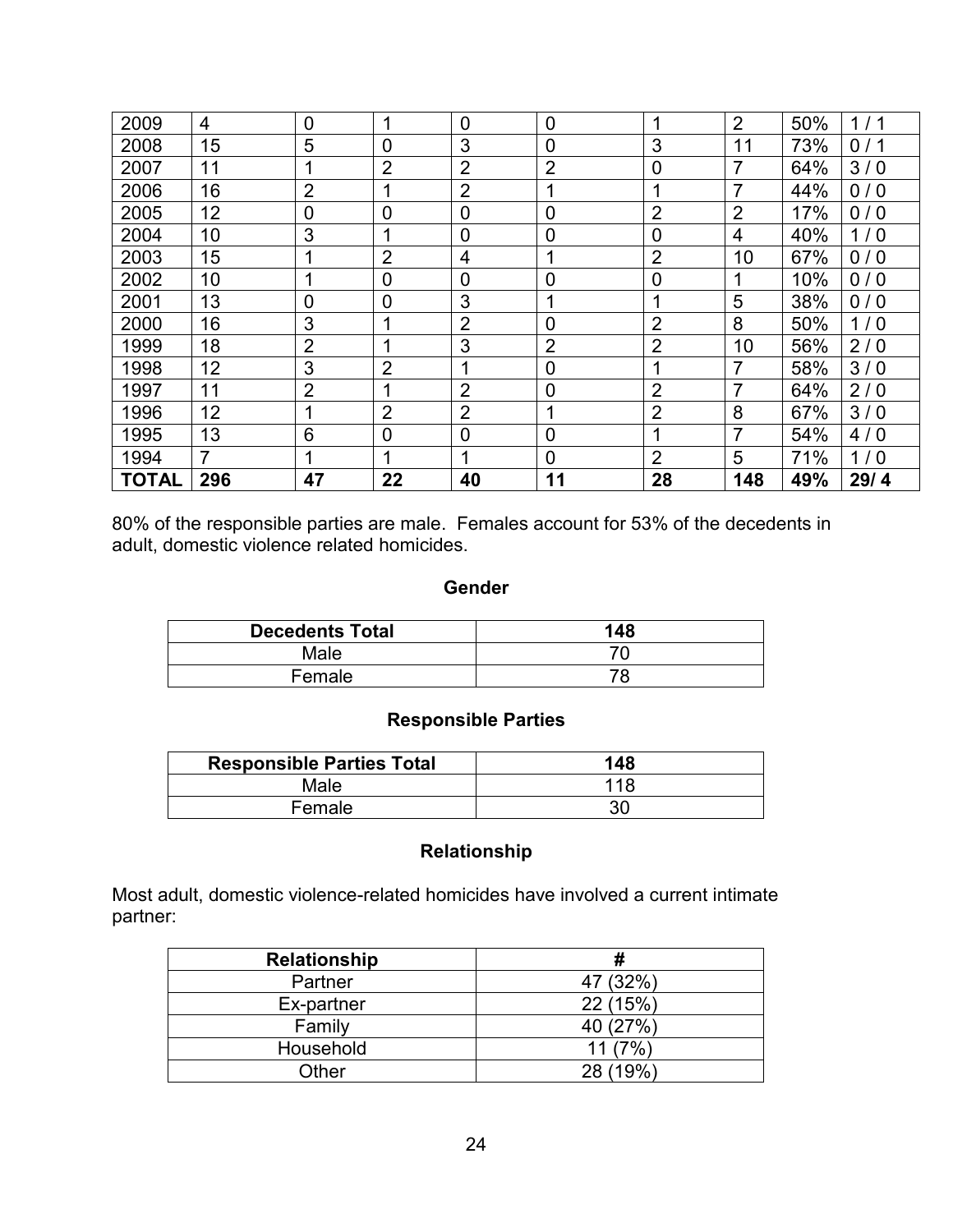#### **County**

Rutland County, with a population of 61,642, has experienced the most adult, domestic violence related homicides. Chittenden County, Vermont's most populated county with 156,545 residents had the second largest number. All counties have experienced at least two adult, domestic violence-related homicides. These homicides by county are broken down as follows:

| Addison           | 9              |
|-------------------|----------------|
| Bennington        | 9              |
| Caledonia         | 13             |
| Chittenden        | 24             |
| <b>Essex</b>      | 4              |
| Franklin          | 6              |
| <b>Grand Isle</b> | $\overline{2}$ |
| Lamoille          | 5              |
| Orange            | 7              |
| Orleans           | 9              |
| Rutland           | 27             |
| Washington        | 12             |
| Windham           | 8              |
| Windsor           | 13             |
| <b>Total</b>      | 148            |

#### **Method**

Most domestic violence-related homicides have been committed with firearms (55%).



# Cause of Death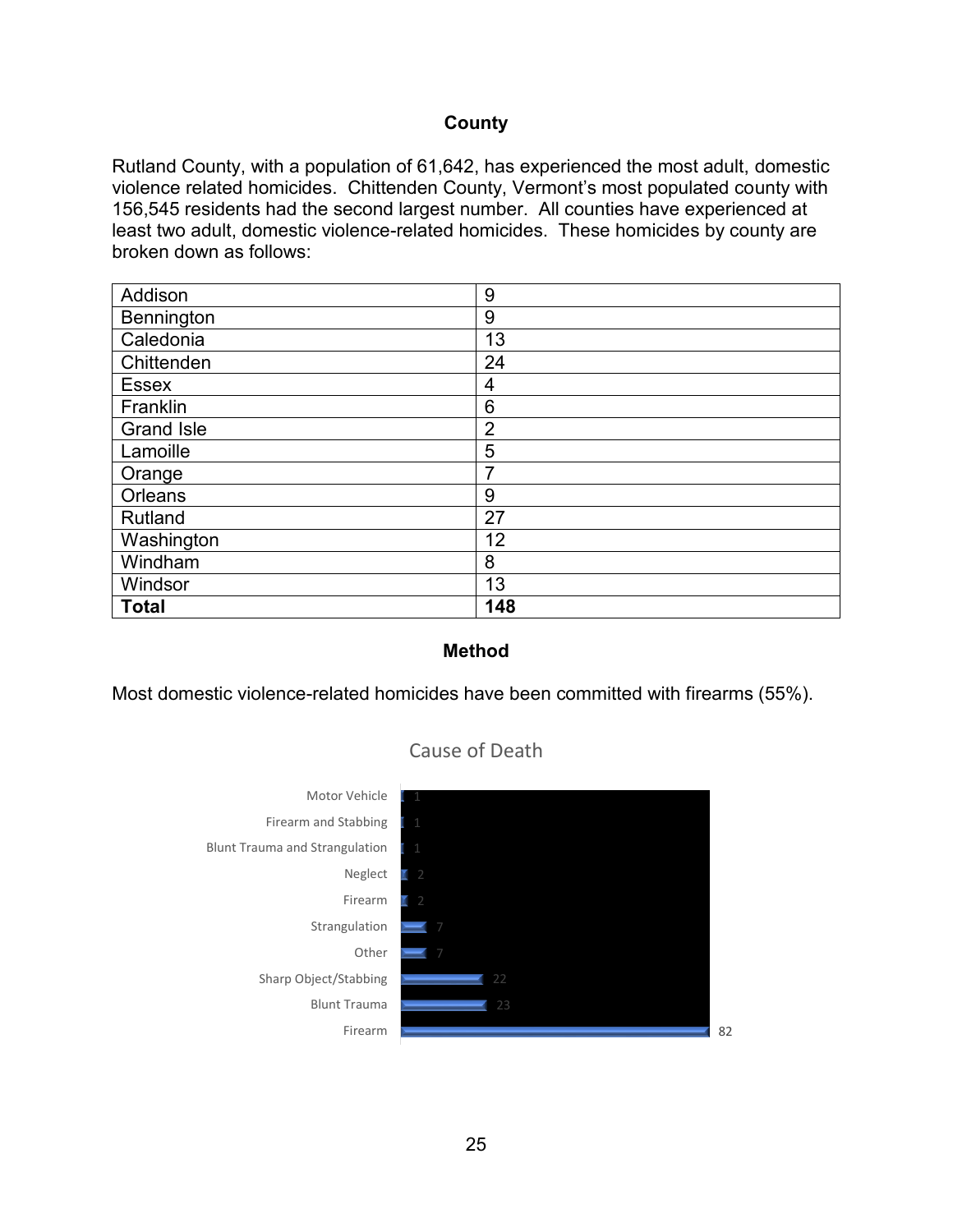#### **Child Witnessing**

Between 1994 and 2017, there were 50 children who were either at the scene of the domestic violence related homicide when the incident occurred or who were at the crime scene immediately before or after the incident.

#### **Abuse Prevention Orders**

From 1994-2017, there were 19 victims of domestic violence related homicide (13%) who had a current Relief from Abuse Order in effect against the responsible part.

#### **Officer Involved Shooting**

From 1994-2017, there have been four domestic violence suspects killed by law enforcement.

#### **Suicide**

There have been 39 domestic violence-related suicides, 35 men and 4 women. Most (31) of these are responsible parties who have died by suicide after committing a homicide. The number also includes a very small number of persons who have died by suicide as a result of trauma related to domestic violence. This is very likely an underrepresentation of the true number. The Commission knows of an additional four responsible parties who attempted suicide following a homicide. Most domestic violence-related homicides involve the use of a firearm.

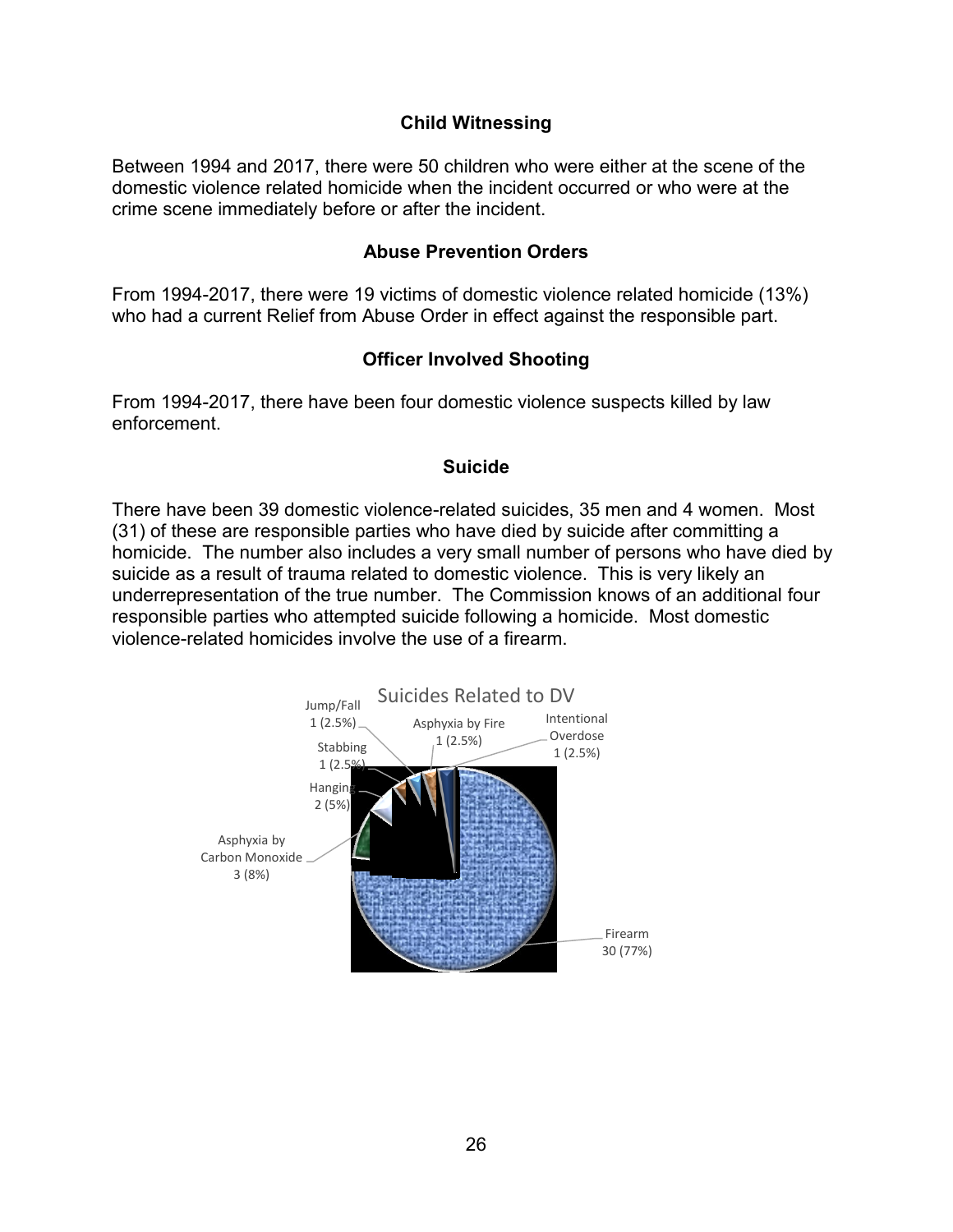## **PART FOUR: UPDATES**

#### **Firearm Storage**

In 2009, the Commission recommended that the Vermont legislature "consider adoption of a law that would govern the relinquishment, inventory, storage and return of guns for defendants subject to relief from abuse orders." The Commission discouraged the common practice in Vermont of permitting family members to store firearms for the defendant and identified the lack of gun storage capacity as a problem. In 2014, the legislature responded and passed a firearm storage law, 20 V.S.A. § 2307, but this law still permits storage by a third party (including a relative) "unless the court finds that relinquishment to the other person will not adequately protect the safety of the victim." 20 V.S.A. § 2307 (b)(2)(A). The third party is required to execute an affidavit providing certain assurances to the court. The lack of gun storage capacity at local police departments and state police barracks continues to be a problem.

This year the legislature amended 20 V.S.A. § 2305 to permit the Commissioner of Public Safety to transfer abandoned firearms to the Commissioner of Buildings and General Services (BGS) for sale to a federally licensed firearms dealer (FFL). Prior to the amendment, the state police were required to turn over the firearms to the state treasurer for sale, but the state treasurer's office was not equipped to conduct sales and the process had led to a tremendous backlog of firearms. BGS already operates property sales for the state and agreed to accept this responsibility. The statute also defines abandoned firearms, directs that 2/3 of the net proceeds from the sales be returned to the local municipality and that these proceeds shall be used to offset the cost of storing non-evidentiary firearms.

Reducing the backlog of firearms should result in greater storage capacity and reduce reliance on third party storage. Very small departments which lack any storage capacity should proactively arrange for storage with state police or FFLs. Every state police barracks has the capacity to hold some non-evidentiary firearms. We encourage state police to work with FFLs to create a system to transfer non-evidentiary firearms to the FFLs if the firearms are going to be held for more than 30 days.

#### **Temporary Removal of Non-Evidentiary Firearms in Domestic Violence Incidents**

The legislature also passed two other important provisions to allow removal of nonevidentiary firearms in domestic violence cases. Act 92, which passed unanimously and was supported by the Governor, allows a police officer to temporarily remove a firearm immediately at the scene, if the defendant is being charged with a domestic assault, in order to protect the victim. The officer must have probable cause to arrest/cite the defendant, and the officer must have a proper legal basis for obtaining the firearm absent a warrant, but the firearm does not need to be evidence of any crime nor does possession of the firearm itself have to be illegal at the time for the officer to remove it. At the arraignment, the court is required to decide whether the firearm(s) should continue to be held under some other legal basis, such as the existence of a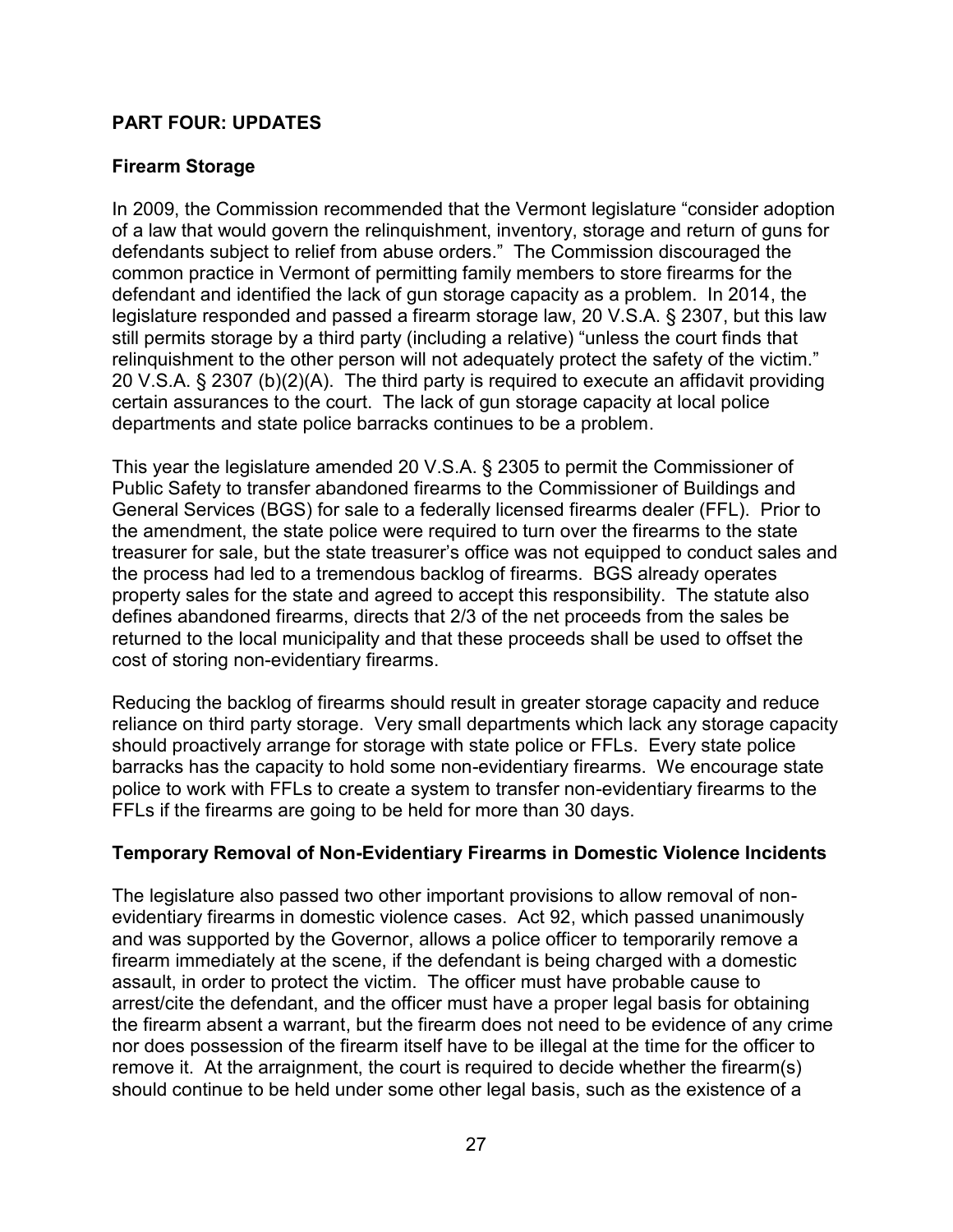relief from abuse order or conditions of release that prevent access to firearms. If there is no other legal basis to continue holding the firearm, it must be made available for return to the owner within three business days.

# **Extreme Risk Protection Orders**

The other basis to remove firearms that could be used in a domestic violence incident is the new law governing extreme risk protection orders, 13 V.S.A. § 4051. A petition may be filed by the state's attorneys' office or the attorney general's office and requires an affidavit. In order to obtain a temporary emergency ex parte order, the affidavit must demonstrate that it is more likely than not that the defendant poses an imminent and extreme risk of harm to others or himself by having a weapon. Defendant is entitled to a hearing within 14 days. At the final hearing, the state must prove by clear and convincing evidence that defendant still poses an extreme risk of harm to himself or others by having a weapon. If the state prevails, the court may issue an order for up to six months. Like abuse prevention orders, family court has jurisdiction over extreme risk protection orders and they are available after regular court hours. Failure to comply with an extreme risk protection order is a misdemeanor punishable by up to one year in jail or \$1,000 fine or both. Like the firearm storage law, storage with family member or third party other than law enforcement or a FFL is permissible "unless with court finds that relinquishment to the other person will not adequately protect the safety of any person." 13 V.S.A. § 4059(b)(2)(A).

## **CONCLUSION**

Vermont's Domestic Violence Fatality Review Commission wants to thank all of our witnesses, family members, state agencies, and community partners for their collaboration and conscientious efforts over the past years. We are inspired by the steps taken in response to our recommendations and hope to have more progress to report next year toward our goal of ending domestic violence in Vermont. We encourage community members to continue to provide us suggestions and to refer cases for the Commission to Review. The Commission looks forward to continuing our work together to keep Vermonters safe.